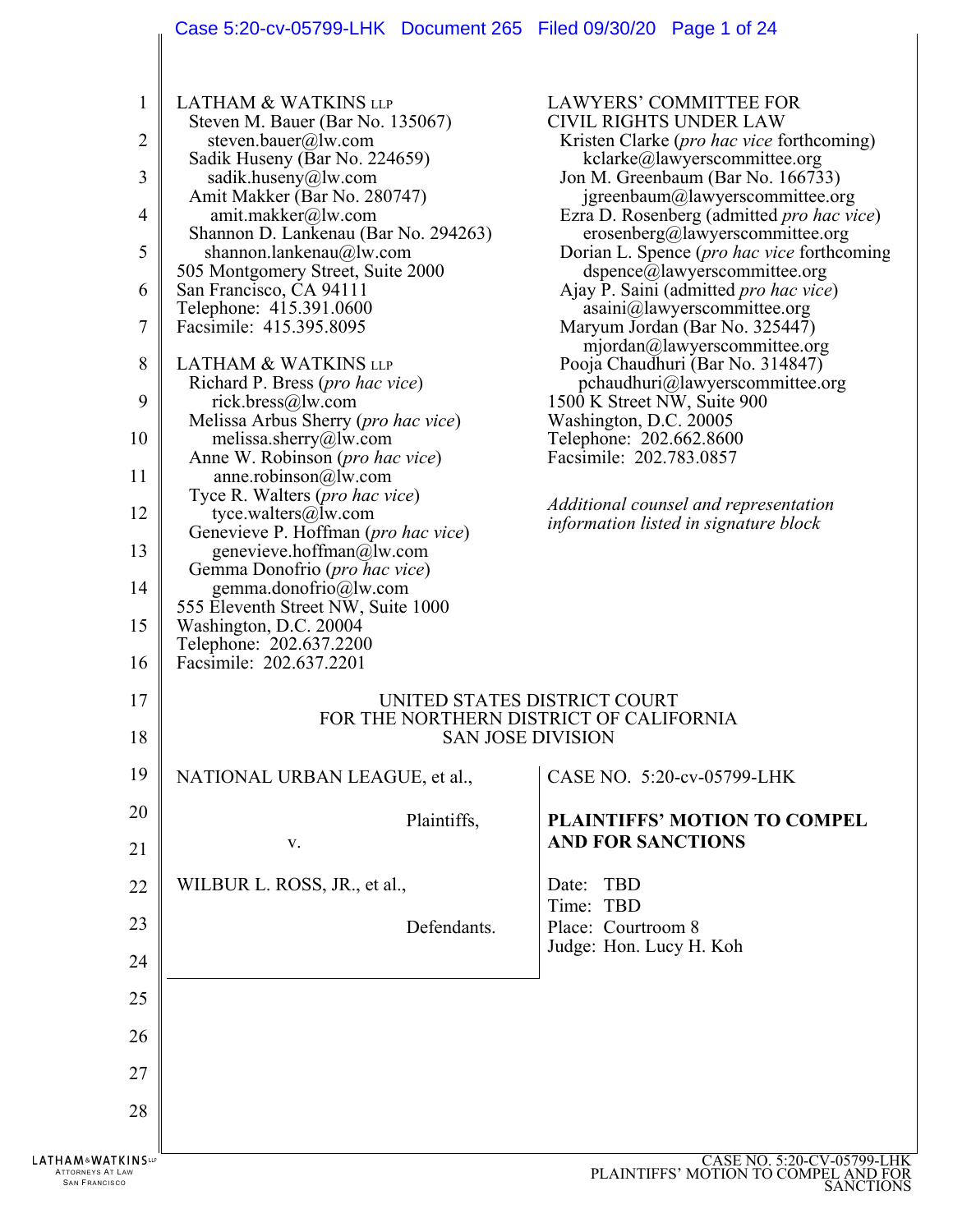#### 1 **I. INTRODUCTION**

 $\overline{2}$ 3 4 5 6 7 Plaintiffs just want Defendants to follow this Court's orders. Plaintiffs and the public are suffering irreparable injury every day that Defendants follow an accelerated timeline to finish all data collection and processing by December 31. Implementation of that timeline should have stopped on September 5 with the Court's TRO. It has not. Defendants should have ensured that enumerators and census field supervisors had complete, timely, and accurate information about the need to comply with this Court's orders. They have not.

8 9 10 11 12 13 14 15 16 17 The consequence of those failures is rushed completion of field operations in ways that will irretrievably harm the accuracy of the count. That is because the "target" end date has a direct impact on how non-response follow up (NRFU) is conducted. Critical operations and metrics are tied to that date. Defendants know all this. Yet they still failed to properly and clearly disseminate this Court's orders, admitted that census field supervisors were telling enumerators that data collection would end on September 30, posted on their website the same incorrect September 30 end date for *four days* after the Court's September 24 PI order (and *twenty-three days* after the initial TRO ruling), and affirmatively adopted a new "target date" to implement the December 31 deadline. There can be no question that Defendants violated the Court's orders several times over.

18 19 20 21 22 23 24 25 26 27 28 Despite that, Plaintiffs remain focused on ensuring that Defendants follow the letter and the spirit of this Court's preliminary injunction order, and that the 2020 Census does not suffer from actions taken by Defendants in the field to meet the rushed deadlines they have been enjoined from enforcing since September 5. Although this Court has authority to find Defendants in contempt, and to award a broad range of sanctions, Plaintiffs ask for one thing: full compliance. To that end, and given Defendants' prior violations and general course of conduct in this case, the Court should issue an order (i) compelling compliance with the Court's PI Order, ordering field notification, and amending the PI to prevent further violations, and (ii) requiring Defendants to submit a weekly compliance report to this Court as a measured sanction for violating the Court's orders and to remedy the misinformation and misdirection received in the field as a result of their noncompliance.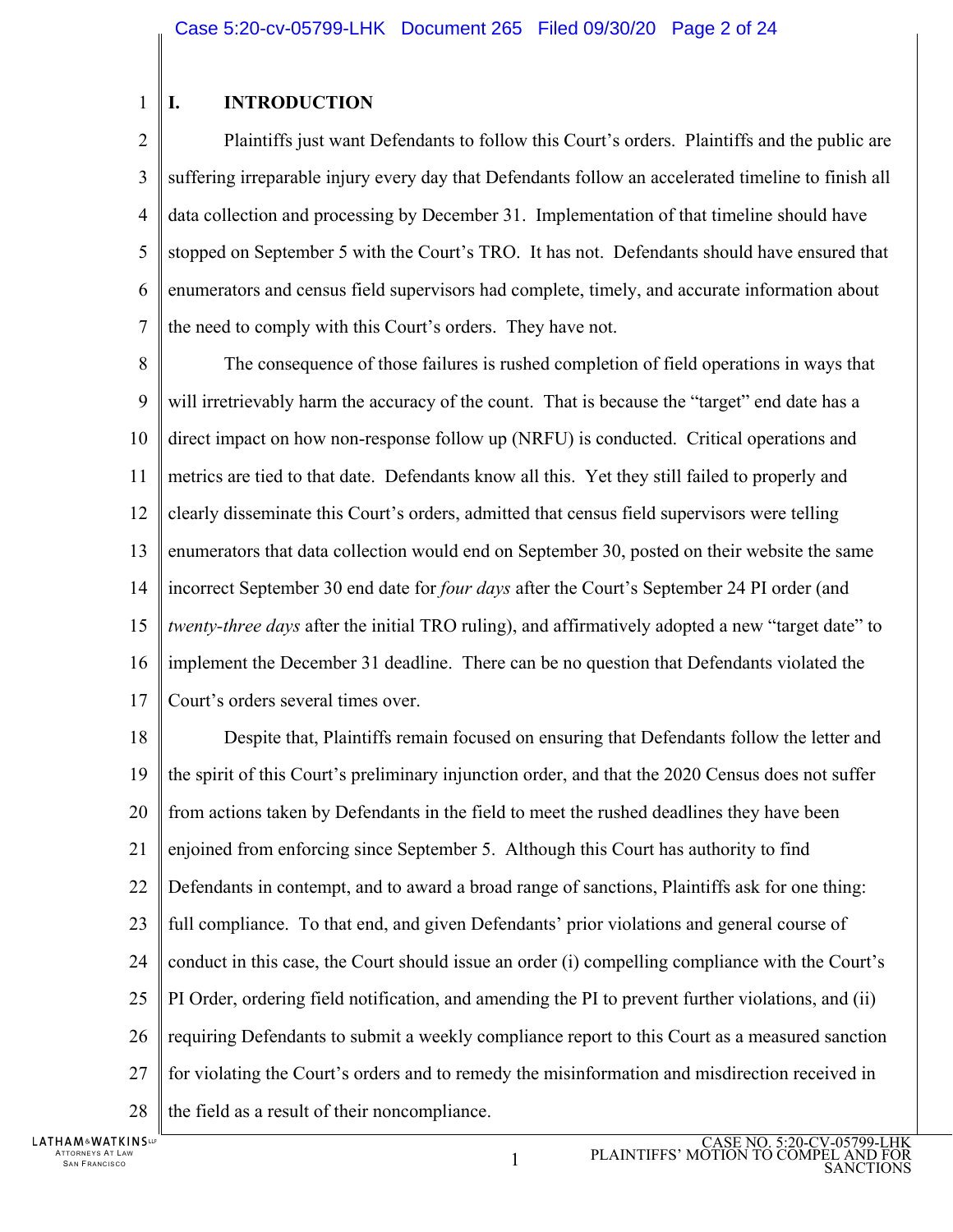#### 1 **II. BACKGROUND**

 $\overline{2}$ 3 4 5 6 From the very beginning of this case, Defendants have exhibited a callous disregard for these proceedings—feigning ignorance, refusing to answer basic questions posed by the Court, acting in an obstructive manner, and failing to comply with this Court's orders. The Court has already recounted much of this procedural history in its prior orders. The below is a high-level summary of certain key issues.

7

**Temporary Restraining Order ("TRO").** Plaintiffs filed suit on August 18, 2020.

8 9 10 11 12 13 14 15 16 17 18 Because data collection was scheduled to continue until September 30 under the Replan, the parties stipulated to an accelerated briefing schedule that would culminate in a preliminary injunction hearing on September 17. Dkt. 43. On August 26, this Court held the first case management conference ("CMC") and, to assess how quickly a ruling was needed on Plaintiffs' preliminary injunction motion, ordered Defendants to provide the date upon which the Bureau planned to wind down field operations. *See* Dkt. 45 at 2. A full week later, on September 2, Defendants informed the Court they had already begun winding down field operations—nearly a month before September 30 and three weeks after starting non-response follow up ("NRFU") in most of the country. Dkt. 63. This early wind down would have left the Court practically incapable of granting effective relief after the September 17 hearing to which the parties jointly agreed. With no other options, Plaintiffs moved for a TRO. Dkt. 66.

19 20 21 22 23 24 25 26 27 28 On September 5, 2020, after full briefing and argument, this Court granted the TRO. TRO Order at 5, Dkt. 84. The TRO was based, in part, on Associate Director Fontenot's sworn testimony that the "Census Bureau begins terminating staff as operations wind down, even prior to closeout," that the Bureau had "already begun terminating" staff, and that it "is difficult to bring back field staff once we have terminated their employment." Fontenot Decl. ¶ 98, Dkt. 81- 1.. The TRO enjoined Defendants "from implementing the August 3, 2020 Replan or allowing to be implemented any actions as a result of the shortened timelines in the August 3, 2020 Replan, including but not limited to winding down or altering any Census field operations, until the Court conducts its September 17, 2020 hearing on Plaintiffs' PI motion." TRO Order at 7.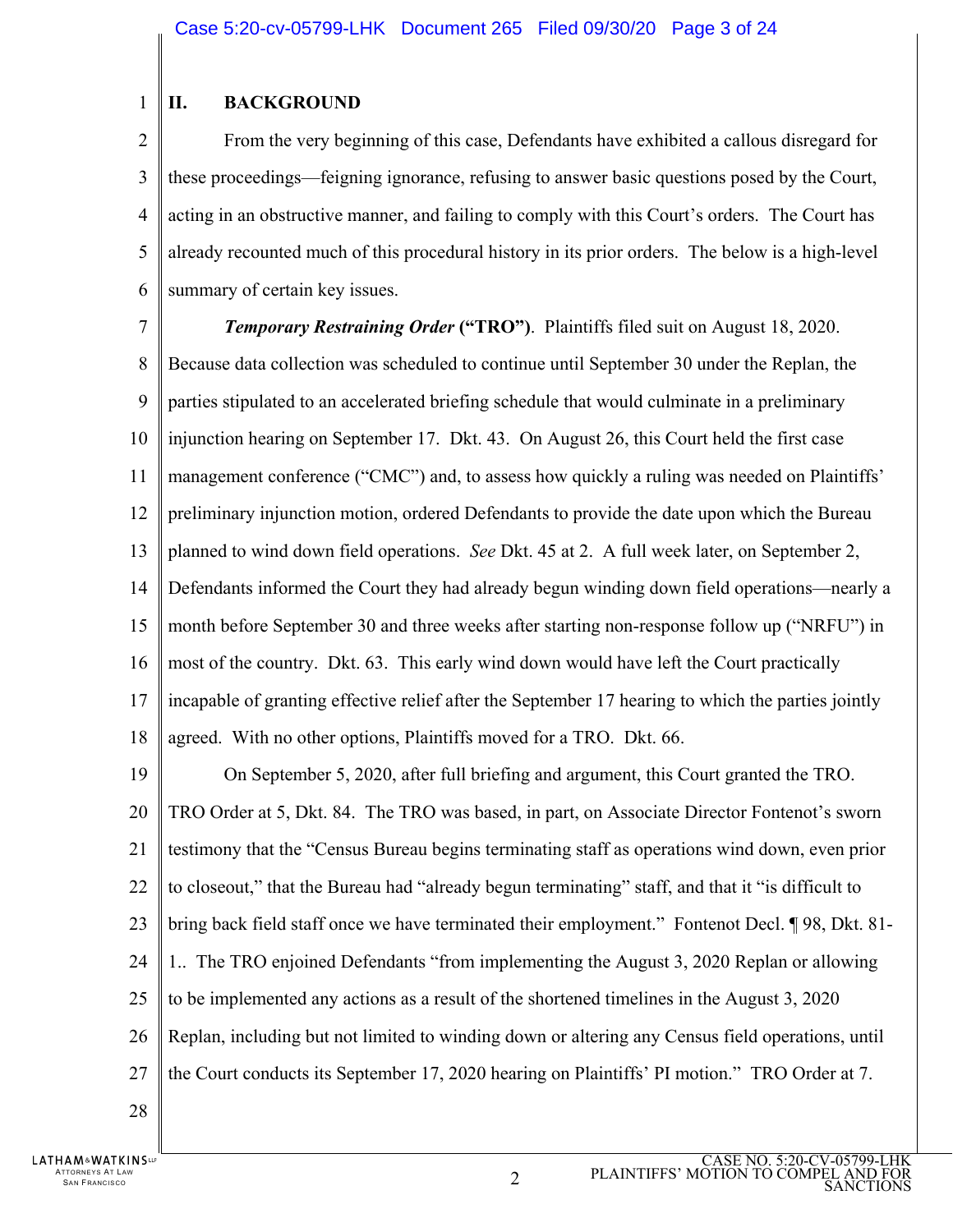## Case 5:20-cv-05799-LHK Document 265 Filed 09/30/20 Page 4 of 24

1  $\mathcal{D}_{\mathcal{L}}$ 3 4 5 6 7 8 Three days later, Defendants voluntarily filed a notice of compliance, describing how they were complying with the Court's order. Specifically, Defendants explained that "[w]ithin two hours" of the TRO, "Defendants transmitted a message to all Regional Directors, Deputy Regional Directors, Assistant Regional Census Managers, Area Mangers, and Area Census Office Managers attaching a copy of the Order" and expressing the need to comply with it. Dkt. 86 at 1. Defendants attached that notification. *Id.* By the next day, Defendants had "transmitted a detailed list of instructions to Regional Directors regarding what steps the field offices must take" to comply—and also attached those documents for the Court's review. *Id.* 

9 10 11 12 13 However, there was no follow-up that Plaintiffs are aware of—and no indication that the message was actually disseminated to all Census employees. Around this time, the Court began to receive first a trickle and then a flood of emails and filings from Census employees complaining that there were not being told about the Court's Orders, and that the Census Bureau was not in compliance.

14 15 16 17 18 The Census Bureau, via the declarations of James Christy, directly acknowledges some of these problems. In particular, after Plaintiffs and the Court addressed some of the complaints being raised with respect to enumerator terminations, Mr. Christy issued a declaration on September 15, 2020 acknowledging that the Bureau terminated 520 enumerators for "lack of work" on September 7, two days after the TRO. 9/15 Second Christy Decl. ¶ 4.

19 20 21 22 23 24 25 26 27 28 *Order To Produce The Administrative Record.* At the same August 26 hearing, "Defendants repeatedly denied the existence of an administrative record." Nonetheless, the Court instructed Defendants that "[i]f there's an administrative record, it should be produced." At the September 4 TRO hearing, Defendants "reiterated their position that no administrative record existed," but for the first time "disclosed that there were documents considered by agency decisionmakers at the time the Replan was adopted." Defendants insisted that the court must rule on their threshold arguments before ordering production of the administrative record. After full briefing, the district court rejected their threshold arguments and ordered a phased initial production. In particular, the court ordered that the most crucial portions of the administrative record be produced on September 13 and 16, before the September 17 hearing.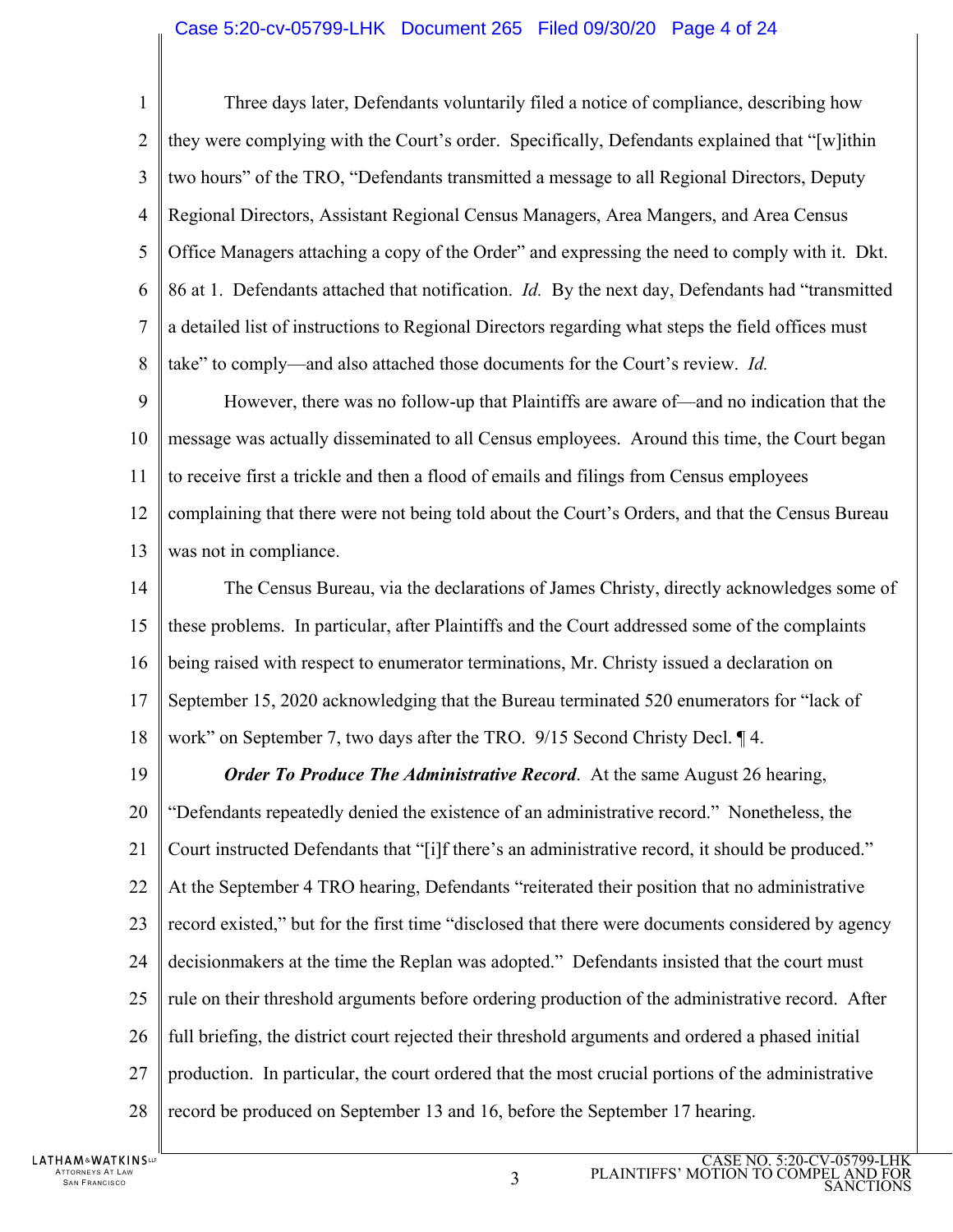1  $\mathcal{D}_{\mathcal{L}}$ 3 4 5 6 7 8 9 Defendants did not comply. On the date of the first production, Defendants reviewed only 25% of the responsive documents, stopped that review 12 hours short of the deadline, claimed privilege over the vast majority of the documents, and later informed the court they would be unable to meet the second deadline as well. This Court found Defendants' failure to comply with its order "unacceptable," and appropriate grounds for "sanctions." Dkt. 132 at 8. But the Court noted that "Plaintiffs do not ask the Court to sanction Defendants at this time." *Id.* So rather than sanction Defendants and order the record produced immediately, the Court instead allowed them to produce a subset of the record (for purposes of the preliminary injunction) comprising only those documents previously provided to OIG. *Id.* at 8-10.

10 11 12 13 14 15 16 17 18 19 20 21 22 23 *Order Extending TRO.* Because of "Defendants' violation of the Court's Order to Produce the Administrative Record," this Court held that a short extension of the TRO was necessary. Dkt. 142 at 17. And, on September 17, the Court extended the TRO until a decision on the preliminary injunction motion or through September 24, whichever came earlier. *Id.*  Defendants chose not to submit any voluntarily notice of compliance. After being ordered to do so, Defendants reported that James Christy, the Assistant Director of Field Operations sent a notification to Regional Directors and "Senior Staff in the Field Directorate" of the Court's order, which he attached to the email along with the Guidance previously sent, and had a conference call with "regional data collection managers" to "explain the extension" and "emphasize that the previous guidance remained in effect." And Mr. Christy instructed them to communicate with Area Census Office managers. Dkt. 234-1 ¶¶ 9-10. But again, there was no follow-up that Plaintiffs are aware of, and the flood of emails and filings from Census employees complaining that there were not being told about the Court's Orders, and that the Census Bureau was not in compliance, continued.

24

25 26 27 *Order Granting Plaintiffs' Motion for Stay and Preliminary Injunction*. On September 24, the Court issued its order granting Plaintiffs' motion for stay and preliminary injunction ("PI Order"). PI Order, Dkt. 208. The Court ordered that the "August 3, 2020 Replan's September 30, 2020 deadline for the completion of data collection and December 31, 2020 deadline for

28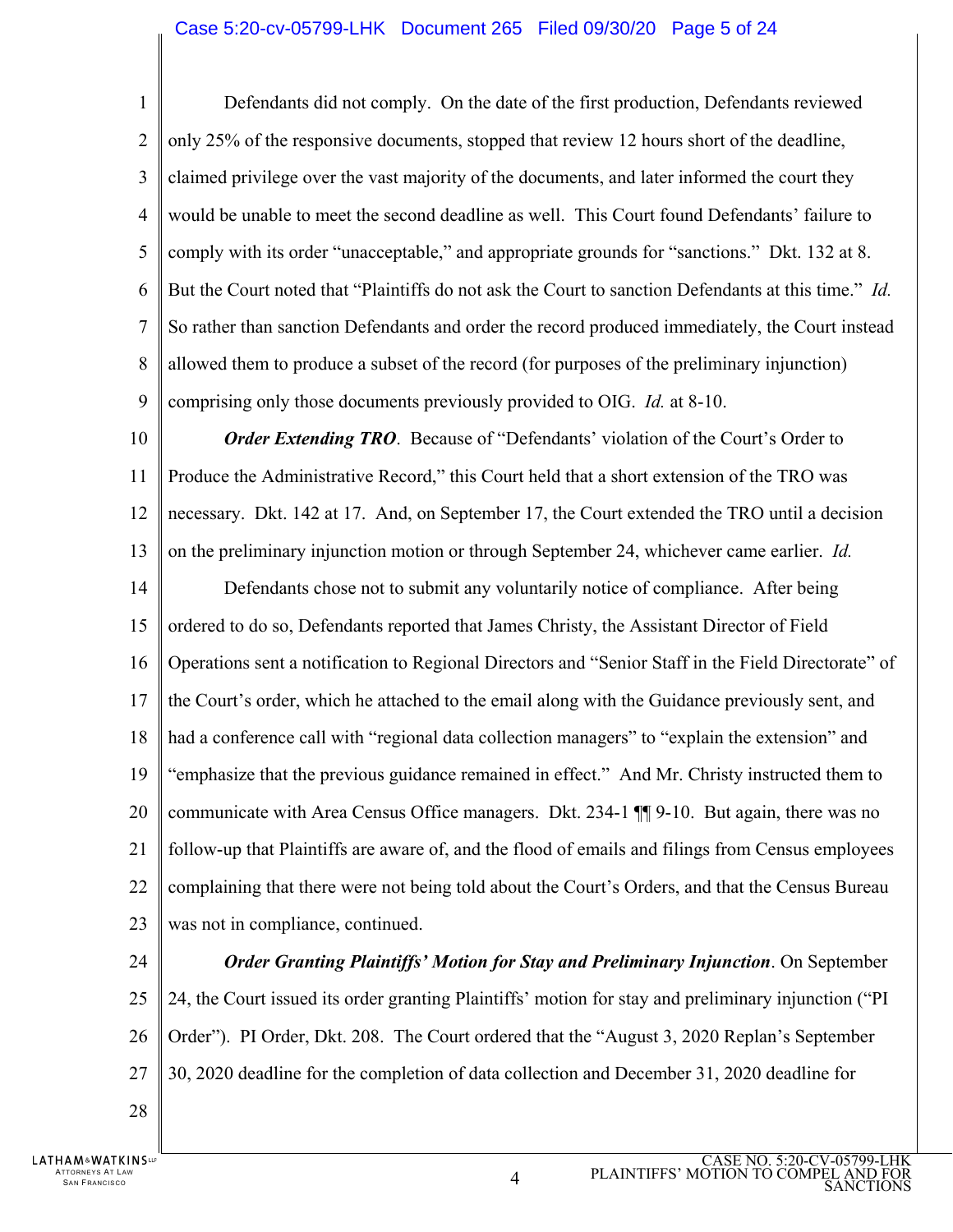## Case 5:20-cv-05799-LHK Document 265 Filed 09/30/20 Page 6 of 24

1  $\mathcal{D}_{\mathcal{L}}$ reporting the tabulation of the total population to the President are stayed," and Defendants "are enjoined from implementing these two deadlines." *Id.* at 78.

3 4 5 6 7 8 9 10 11 12 13 14 15 16 17 18 19 20 21 22 Again, Defendants chose not to file a voluntary statement of compliance. After being ordered to do so, Mr. Christy provided a declaration that makes no mention of any written notification or guidance being provided to the field. *See* Dkt. 234-1. Instead, Mr. Christy states that the next morning he "joined a conference call" with "regional data collection managers" to "discuss" the order and "confirm that it stayed the Replan's September 30 deadline for the completion of data collection, and to let staff know they should continue working on the NRFU operation." *Id.* ¶ 11. The agenda from that call that Mr. Christy attaches says nothing about the PI Order. *See* Dkt. 234-2 at Attach. 4. Mr. Christy also states that, five hours later, he "sent an email to all managers working on field operations at Headquarters and in the regions . . . notifying them of our intent to comply with the Court's Preliminary Injunction" and instructing them to "continue to conduct [NRFU] and other field operations as planned." Dkt. 219-1 ¶ 3; Dkt. 234-1 ¶ 12. Later that day, Mr. Christy "briefed" the "Regional Directors" and "Chief of Field Division" about the PI, "emphasizing the stay of the Replan's September 30 deadline and that [he] was awaiting additional guidance." *Id.* ¶ 13. And he "directed" them to "continue to complete" NRFU and said he would "forward information as soon as it was available." *Id.*  Judging by Mr. Christy's silence, no additional guidance or information was provided. *October 5 "Target Date" Tweet*. On September 28, just a few minutes before the beginning of the CMC, Defendants tweeted that the Bureau had set October 5 as the "target date" for the conclusion of self-response and all field operations. Defendants did not warn Plaintiffs or the Court that they intended to take this action. Nor did they provide any information as to when

- 23 they would begin to terminate enumerators, reduce the quality of operations, and close out
- 24 offices in reliance on this new "target date"—or indicate whether they had already done so.
- 25 In marked contrast to how Defendants chose to disseminate this Court's orders,
- 26 Defendants widely broadcast this new "target date" with great precision. Just hours after the
- 27 tweet, Mr. Christy "instructed staff to send a text message to *all* Decennial field staff
- 28 (Enumerators and CFSs) that read: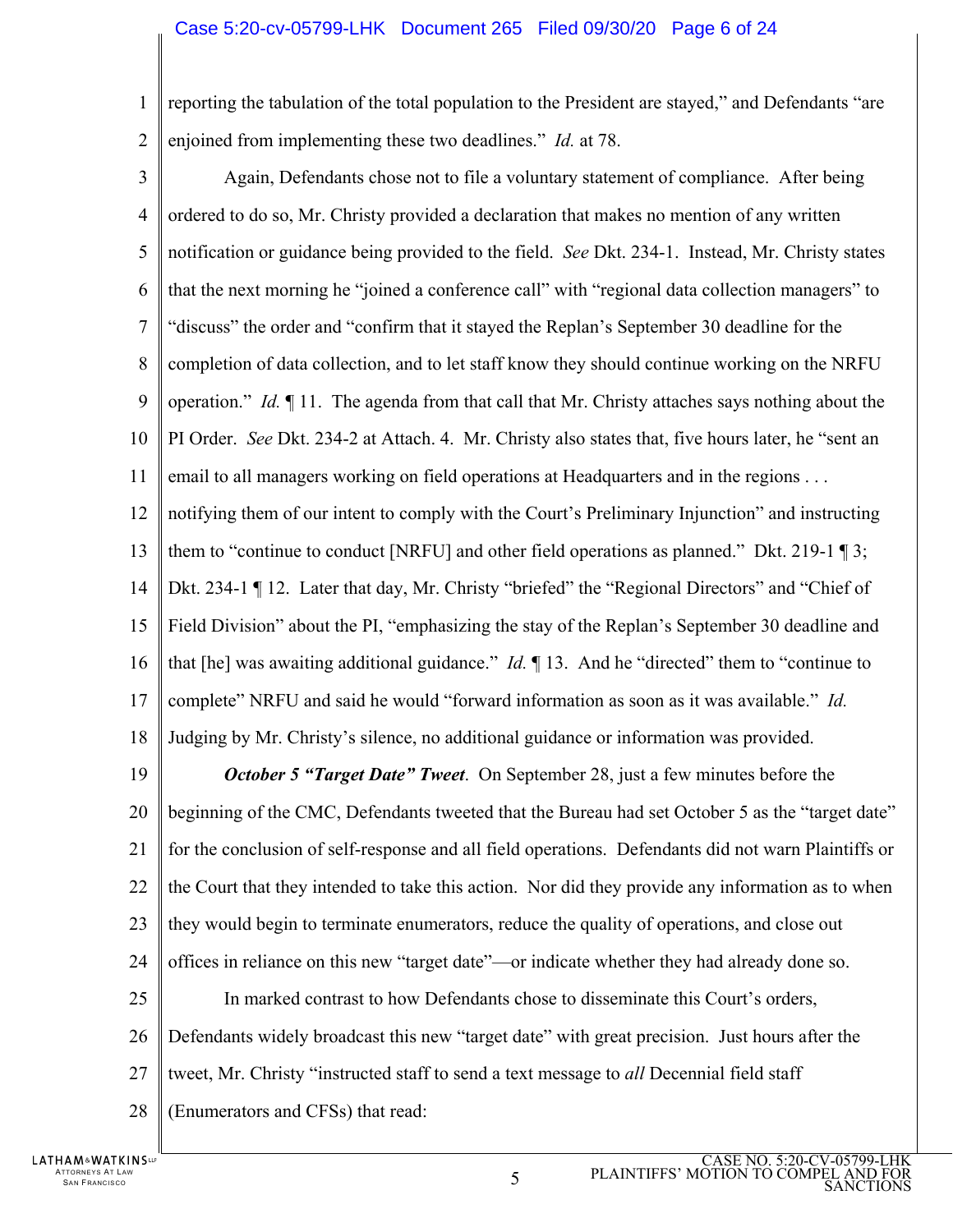A federal district court issued a preliminary injunction on 9/24. The Census Bureau is complying with the Court's Order which moves the finishing date for NRFU operations after September 30. The Secretary announced today that NRFU operations will finish on October 5. We will post updated guidance on the content locker.

4 Dkt. 234-1  $(\sqrt{9} 14)$ .

5 **III. ARGUMENT** 

6 7 8 9 10 11 Defendants have violated this Court's orders. The Court has inherent authority to compel compliance, and also has authority to find Defendants in contempt and/or to issue appropriate sanctions for non-compliance. Plaintiffs ask the Court to compel full compliance, and to order a weekly compliance report as a sanction for prior noncompliance and to ensure future compliance, but to reserve the more severe remedial options for now in the hope and expectation that Defendants will fully comply without the resort to more severe measures.

12

1

 $\overline{2}$ 

3

## **A. Defendants Have Violated This Court's Orders**

13 14 15 16 17 18 19 20 21 22 23 24 25 26 27 28 For the past several weeks, the Court (and Plaintiffs) have been inundated with communications from Census Field Supervisors and enumerators describing how the Defendants are prematurely curtailing enumeration across the country.<sup>1</sup> Defendants' response to these complaints has generally been to explain them away as miscommunications or disgruntled employees. But now, in the light of the evidence of Defendants' continuing to post September 30 as the end of enumerations, and their attempt to skirt the Court's PI Order by ending operations five days later, one can see these complaints were well-founded. As an initial matter, Defendants must concede that they violated the PI Order by continuing to implement the September 30 Replan deadline as late as September 28, 2020, stating that the "2020 Census will conclude data collection on September 30, 2020." *See* Census Housing Unit Enumeration Progress by State, 1 <sup>1</sup> The Court has asked the parties to respond to the numerous communications received by the Court from concerned citizens working for the Census Bureau. *See* Dkts. 100, 215, 220, 221, 224, 229, 238, 255, 258. Defendants have provided declarations James Christy, the Assistant Director of Field Operations, after investigating the various issues raised regarding

compliance with the Court's injunctive orders. *See* Dkts. 127, 133, 219, 234, 244.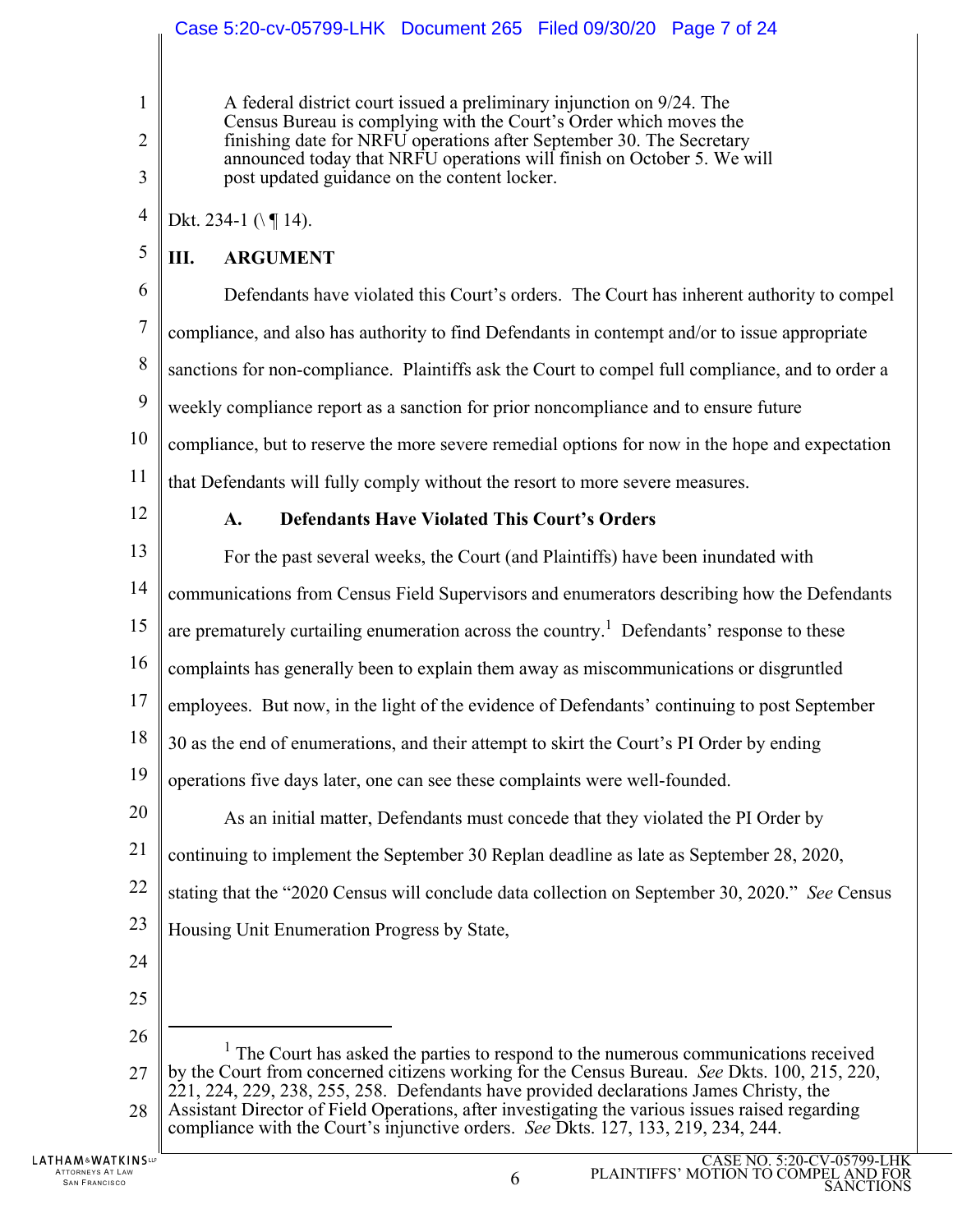## Case 5:20-cv-05799-LHK Document 265 Filed 09/30/20 Page 8 of 24

1 https://2020census.gov/content/dam/2020census/news/daily-nrfu-rates/nrfu-rates-report-09-



9 10 11 This statement is from the Bureau's own website and on a page that has been updated daily. Only after Plaintiffs alerted the Court to this violation did Defendants finally remove the September 30 date. *See* Dkt. 243 ¶ 5.

12 13 14 15 16 17 18 19 20 21 Defendants must also concede that enumerators and census field supervisors are not and never have been receiving complete, accurate, and timely information about the Court's orders. Defendants' declarations confirm as much. Certainly, there was not an all-employee text announcement clearly telling employees enumeration should continue through October 31 as under the COVID-19 Plan—in contrast to the text announcing the end of field operations on October 5. Since Defendants appear to have been using the posted September 30 end date (or the new October 5 date), Plaintiffs believe that otherwise unauthorized "closeout" procedures continued to some degree after the TRO and PI. Nothing in Defendants' various declarations state that "closeout" did *not* continue as it would have under the enjoined deadlines of the Replan.

22 23 24 25 26 27 28 The communications sent to the Court include numerous Census employee complaints that now make sense. For example, a supervisor in Texas instructed enumerators that counting would cease by September 30 even *after* the PI Order was issued on September 24, stating that "[e]ven though the courts have made a decision; nothing has changed. Our deadline to count everyone is still September 30, 2020. . . . The facts are, we are still moving forward with original plan to finish by September 30, 2020." Dkt. 214 at 3. The Bureau's declarant, Mr. Christy, confirmed this occurred. *See* Dkt. 219-1 ¶ 6. This can no longer be explained away as an errant,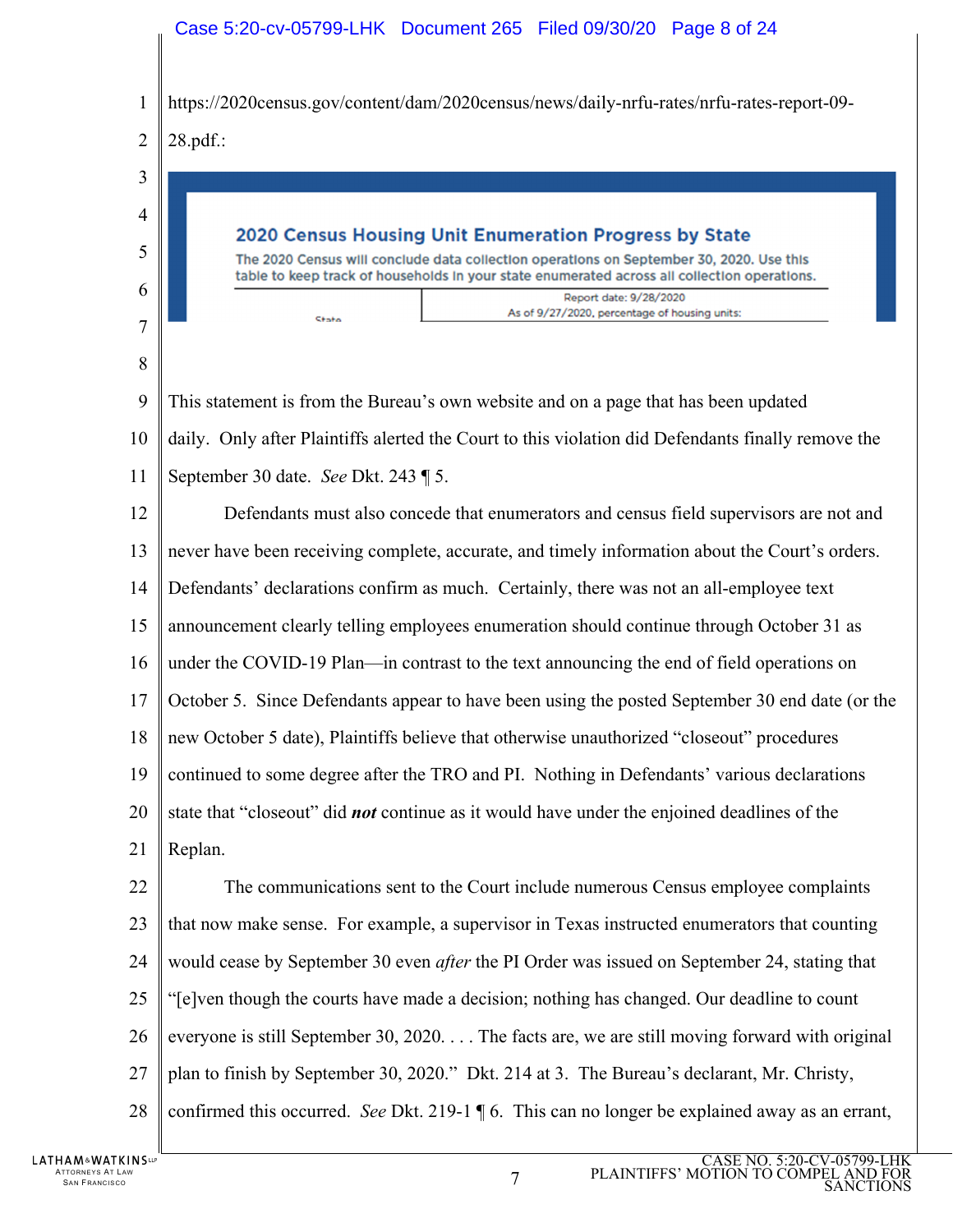## Case 5:20-cv-05799-LHK Document 265 Filed 09/30/20 Page 9 of 24

- 1  $\mathcal{D}_{\mathcal{L}}$ one-off event, since the Bureau continued to advertise a September 30 end date and was preparing to evade the Court's order with a five-day extension.
- 3 4 5 6 7 Similarly, complaints of employees being prematurely terminated after the injunction are borne out by Defendants' declaration showing that the Bureau terminated 520 enumerators on September 7—two days after the Court's TRO Order—due to "Lack of Work." Dkt. 133-1 ¶¶ 4, 6. It appears that it was not until September 16 that Defendants specifically told the field that "lack of work" terminations were enjoined. Dkt 234-2, att. 1.
- 8 9 10 11 12 13 14 15 16 17 18 19 20 21 22 23 24 Census employees also reported directly to the Court about their concerns over accuracy. These, too, appear well-founded. *See* AR DOC\_0008779. Indeed, it is passing strange how Defendants have never explained how they can claim 99% completion in areas where there has been far less time in the field than the COVID-19 Plan and where there are significantly fewer enumerators than planned. Indeed, the bulk of the employee complaints are from employees in the field who clearly do not believe their areas have been 99% counted already. Whether each of these employee communications to the Court or to Plaintiffs reveals a direct violation of this Court's orders is something Plaintiffs have not been in a position to fully investigate. But the examples above confirm a pattern of continuing violations. See Dkts. 127, 133, 219, 234, 244. All of this, of course, leads to the most flagrant violation, and the impetus for this Motion: the Bureau's September 28 "tweet" that October 5 is the new "target date" to end selfresponse and field operations in order to implement the December 31 deadline. That announcement was posted on the Bureau's website and texted to *all* census field staff (including enumerators and census field supervisors), who were each told that "NRFU operations will finish on October 5." And to Plaintiffs' knowledge, Defendants *still* have not rescinded that directive. This is a highly damaging, deliberate, and continuous violation of the Court's preliminary injunction order.
- 25 26 27 28 Indeed, the Court itself stated at the September 29 hearing that it believed, based on the evidence before it at that time, that Defendants are currently in violation of the Court's PI Order: From what I can see of what I've looked at, the Defendants are implementing that December  $31<sup>st</sup>$  deadline by creating this target date of October  $5<sup>th</sup>$ , and I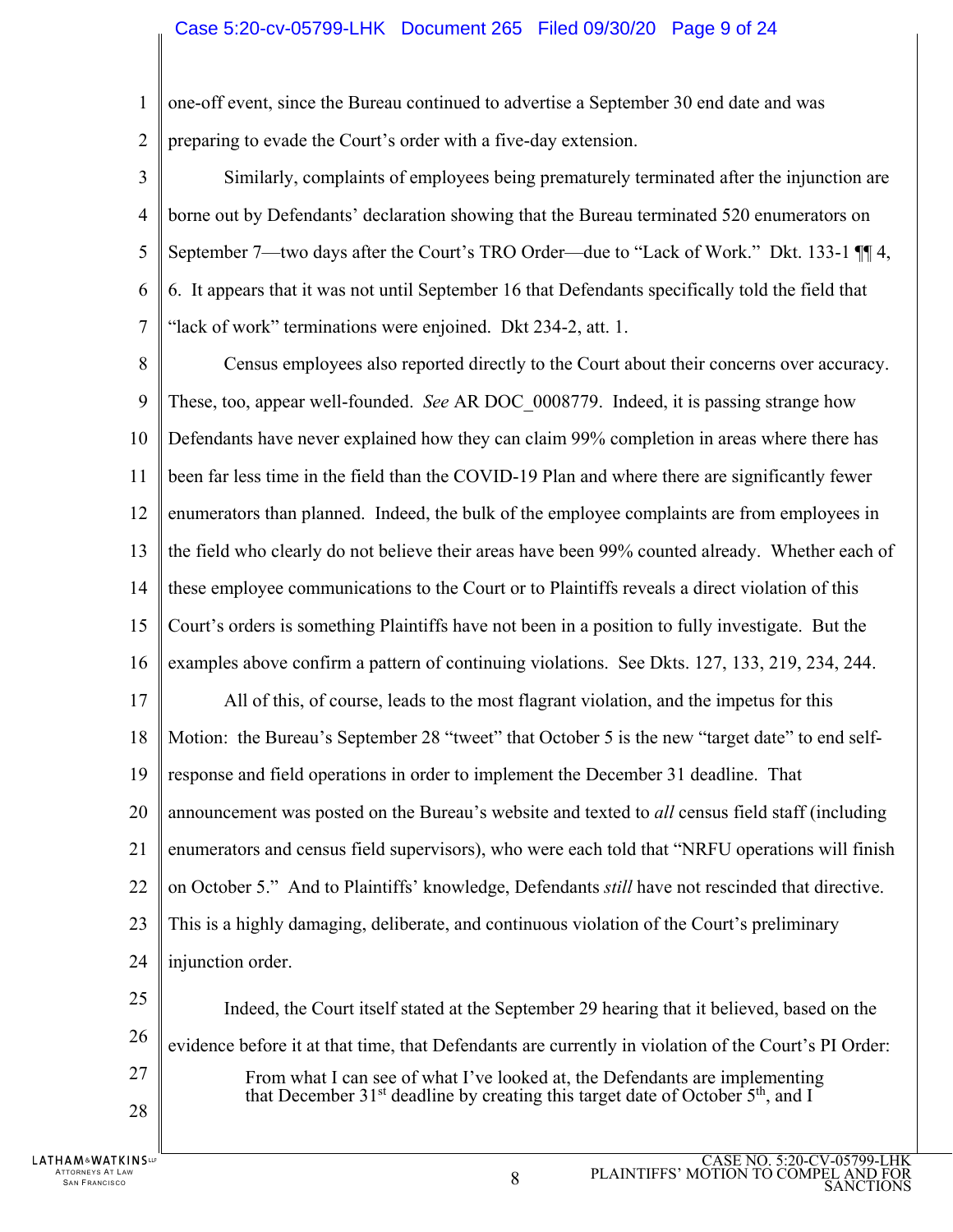1 2 think that's been enjoined. And I think a target date for data collection that is predicated on an enjoined date is a violation of my order.

CASE NO. 5:20-CV-05799-LHK 3 4 5 6 7 8 9 10 11 12 13 14 15 16 17 18 19 20 21 22 23 24 25 26 27 28 9/29 Tr. at 31:7-12. The PI Order plainly states that Defendants are "enjoined from implementing" both the September 30 deadline for data collection and the December 31 deadline for reporting the tabulation of total population to the President. PI Order at 78. Yet that is precisely what the Bureau's September 28 announcement does. As the record produced by Defendants makes clear, the October 5 "target date" was selected *in order to meet* the Replan's December 31 end date this Court enjoined. This is now readily apparent, from materials Defendants previously redacted. *See, e.g.*, Dkt. 256-1 at 1-2 (email exchange between Secretary Ross and Mr. Jarmin); Dkt. No. 233 at 139 (stating that October 5 date was intended to meet an "apportionment delivery date of December 31, 2020"). Yesterday evening, Defendants submitted an unredacted document that shows that Plaintiffs were very right to worry that Defendants' 1-sentence tweet and press release meant a continuation of the truncated timelines enjoined by the Court. As the Court knows, Defendants mentioned nothing about the enjoined December 31, 2020 deadline when sending out their message about the new end of field operations. And as highlighted above, the Court flagged that its review of materials before it indicated that Defendants were "implementing that December  $31<sup>st</sup>$  deadline by creating this target date of October  $5<sup>th</sup>$ , and I think that's been enjoined." 9/29 Tr. at 31:8-10. The redacted and now unredacted email exchange with the Secretary of Commerce is stark on this issue: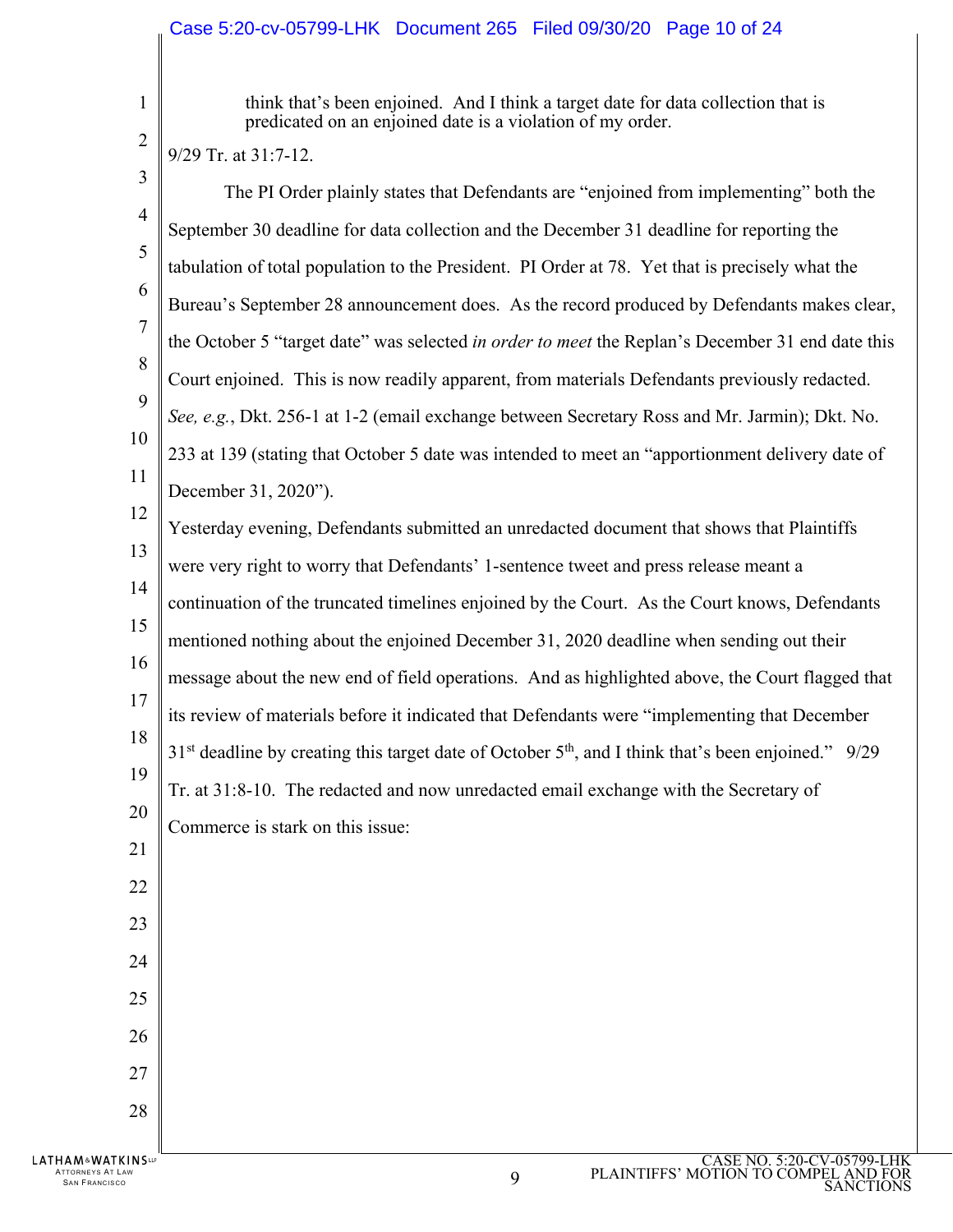

- plans as they wished. But they were not free to violate the Court's PI Order in the hope that it
- would be vacated on appeal. The proposition of law is almost too obvious to state: until this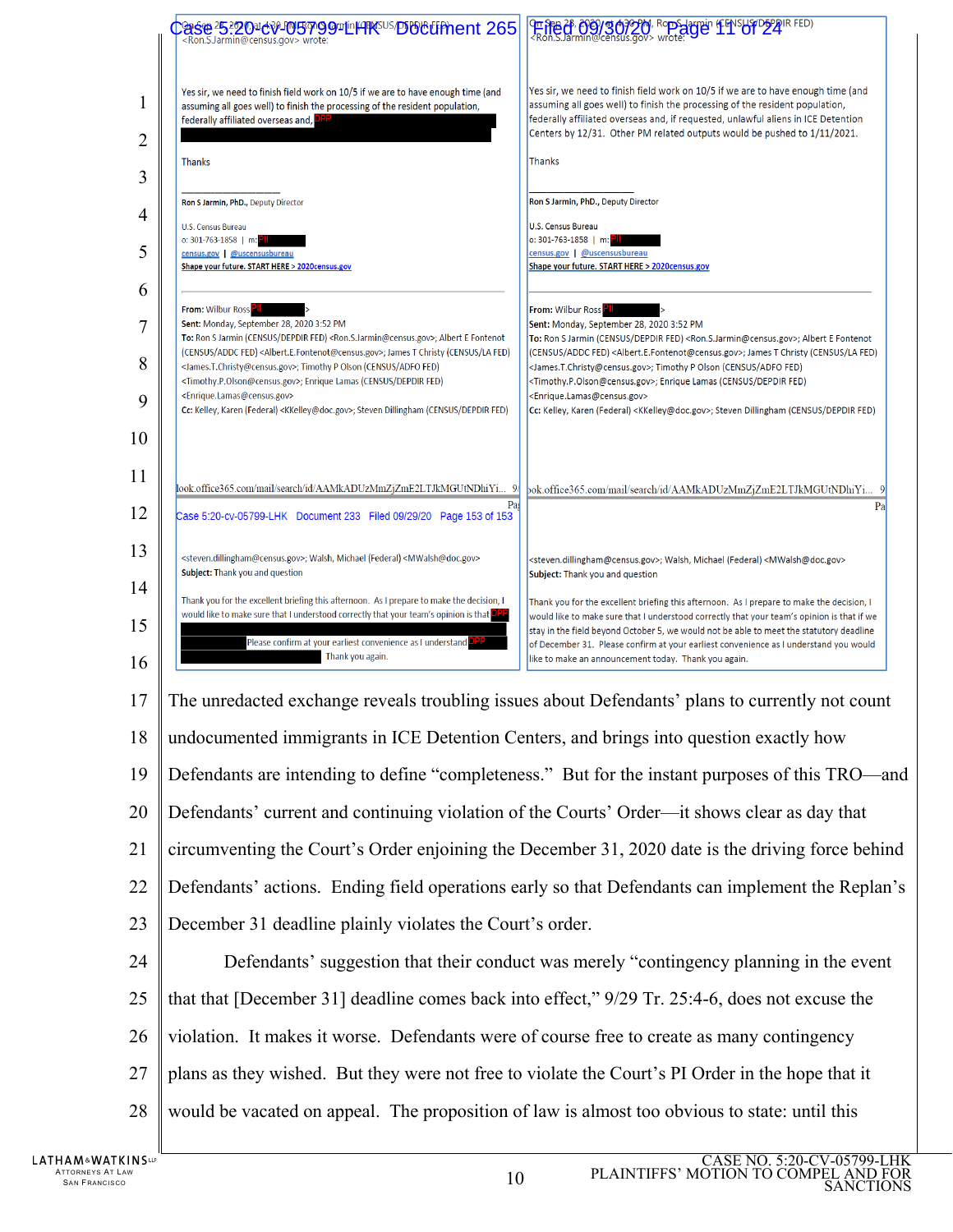| $\mathbf{1}$   | Court's order is stayed or vacated on appeal, Defendants are bound by it. <sup>2</sup> What Defendants                                                                                                                                                                                                                                                                                                                                                                                                                                                                                                                                                                                                                                        |  |  |
|----------------|-----------------------------------------------------------------------------------------------------------------------------------------------------------------------------------------------------------------------------------------------------------------------------------------------------------------------------------------------------------------------------------------------------------------------------------------------------------------------------------------------------------------------------------------------------------------------------------------------------------------------------------------------------------------------------------------------------------------------------------------------|--|--|
| $\overline{2}$ | have done is not contingency planning; it is lawlessness.                                                                                                                                                                                                                                                                                                                                                                                                                                                                                                                                                                                                                                                                                     |  |  |
| 3              | Nor does Defendants' myopic focus on the September 30 date help them. This case is and                                                                                                                                                                                                                                                                                                                                                                                                                                                                                                                                                                                                                                                        |  |  |
| $\overline{4}$ | has always been about the Replan's accelerated timelines for conducting the 2020 Census. <sup>3</sup> This                                                                                                                                                                                                                                                                                                                                                                                                                                                                                                                                                                                                                                    |  |  |
| 5              | Court's decision granting the stay and preliminary injunction was also all about the Replan's                                                                                                                                                                                                                                                                                                                                                                                                                                                                                                                                                                                                                                                 |  |  |
| 6              | accelerated timelines. As the Court explained, the Replan's timelines shortened the 2020 Census                                                                                                                                                                                                                                                                                                                                                                                                                                                                                                                                                                                                                                               |  |  |
| 7              | from 71.5 weeks to 49.5 weeks; self-response from 33.5 weeks to 29 weeks; NRFU from 11.5                                                                                                                                                                                                                                                                                                                                                                                                                                                                                                                                                                                                                                                      |  |  |
| 8              | weeks to 7.5 weeks; and data processing from 26 weeks to 13 weeks. Order Granting Plaintiffs'                                                                                                                                                                                                                                                                                                                                                                                                                                                                                                                                                                                                                                                 |  |  |
| 9              | Motion for Stay and Preliminary Injunction ("PI Order") (Dkt. 208) at 9, 11. The Court found that                                                                                                                                                                                                                                                                                                                                                                                                                                                                                                                                                                                                                                             |  |  |
| 10             | this "significant compression" of the timelines is what constituted final agency action. Id. at                                                                                                                                                                                                                                                                                                                                                                                                                                                                                                                                                                                                                                               |  |  |
| 11             | 38. And the Court held that Defendants violated the APA by adopting this compressed timeline—                                                                                                                                                                                                                                                                                                                                                                                                                                                                                                                                                                                                                                                 |  |  |
| 12             | for five independently sufficient reasons. <i>Id.</i> at 46-74. The Court's stay and preliminary                                                                                                                                                                                                                                                                                                                                                                                                                                                                                                                                                                                                                                              |  |  |
| 13             | injunction was intended to remedy those violations.                                                                                                                                                                                                                                                                                                                                                                                                                                                                                                                                                                                                                                                                                           |  |  |
| 14             | Defendants could not possibly have thought that moving the end date for field operations                                                                                                                                                                                                                                                                                                                                                                                                                                                                                                                                                                                                                                                      |  |  |
| 15             | by five days would be consistent with this Court's order. The overall accelerated timeline                                                                                                                                                                                                                                                                                                                                                                                                                                                                                                                                                                                                                                                    |  |  |
| 16             | remained exactly the same. And as Defendants' counsel explained previously, shifting the internal                                                                                                                                                                                                                                                                                                                                                                                                                                                                                                                                                                                                                                             |  |  |
| 17             |                                                                                                                                                                                                                                                                                                                                                                                                                                                                                                                                                                                                                                                                                                                                               |  |  |
| 18             | <sup>2</sup> See Maness v. Meyers, 419 U.S. 449, 458–60 (1975) ("We begin with the basic proposition that<br>all orders and judgments of courts must be complied with promptly. If a person to whom a court<br>directs an order believes that the order is incorrect the remedy is to appeal, but, absent a stay, he<br>must comply promptly with the order pending appeal."); Pasadena City Bd. of Ed. v. Spangler,<br>427 U.S. 424, 439 (1976) ("It is for the court of first instance to determine the question of the<br>validity of the law, and until its decision is reversed for error by orderly review, either by itself or<br>by a higher court, its orders based on its decision are to be respected, and disobedience of them is |  |  |
| 19             |                                                                                                                                                                                                                                                                                                                                                                                                                                                                                                                                                                                                                                                                                                                                               |  |  |
| 20             |                                                                                                                                                                                                                                                                                                                                                                                                                                                                                                                                                                                                                                                                                                                                               |  |  |
| 21             |                                                                                                                                                                                                                                                                                                                                                                                                                                                                                                                                                                                                                                                                                                                                               |  |  |
| 22             | contempt of its lawful authority, to be punished." (citation omitted)); United States v. Grant, 17<br>F.3d 397, at *1 (9th Cir. 1994) (unpublished) ("Absent a stay, district courts have the authority to                                                                                                                                                                                                                                                                                                                                                                                                                                                                                                                                    |  |  |
| 23             | enforce their orders while an appeal of the underlying enforcement order is pending.").                                                                                                                                                                                                                                                                                                                                                                                                                                                                                                                                                                                                                                                       |  |  |
| 24             | 3<br>See Compl. (Dkt. 1) $\P$ 1 ("This lawsuit challenges the unconstitutional and illegal decision by                                                                                                                                                                                                                                                                                                                                                                                                                                                                                                                                                                                                                                        |  |  |
| 25             | Secretary of Commerce Wilbur Ross, and Census Bureau (the 'Bureau') Director Steven<br>Dillingham, to sacrifice the accuracy of the 2020 Census by forcing the Census Bureau to<br>compress eight and a half months of vital data-collection and data-processing into four and a half<br>months, against the judgment of the Bureau's staff and in the midst of a once-in-a-century                                                                                                                                                                                                                                                                                                                                                           |  |  |
| 26             |                                                                                                                                                                                                                                                                                                                                                                                                                                                                                                                                                                                                                                                                                                                                               |  |  |
| 27             | pandemic."); [Proposed] Order 1 ("The U.S. Census Bureau's August 3, 2020 Plan and<br>shortened timeline for accomplishing the 2020 United States Census ("Rush Plan"), is stayed,                                                                                                                                                                                                                                                                                                                                                                                                                                                                                                                                                            |  |  |
| 28             | pursuant to 5 U.S.C. § 705); 9/22/20 Tr. 23:21-24:5 (Dkt. 207) ("So I want to be clear about this.<br>Our APA action challenges the timelines in the Replan.").                                                                                                                                                                                                                                                                                                                                                                                                                                                                                                                                                                               |  |  |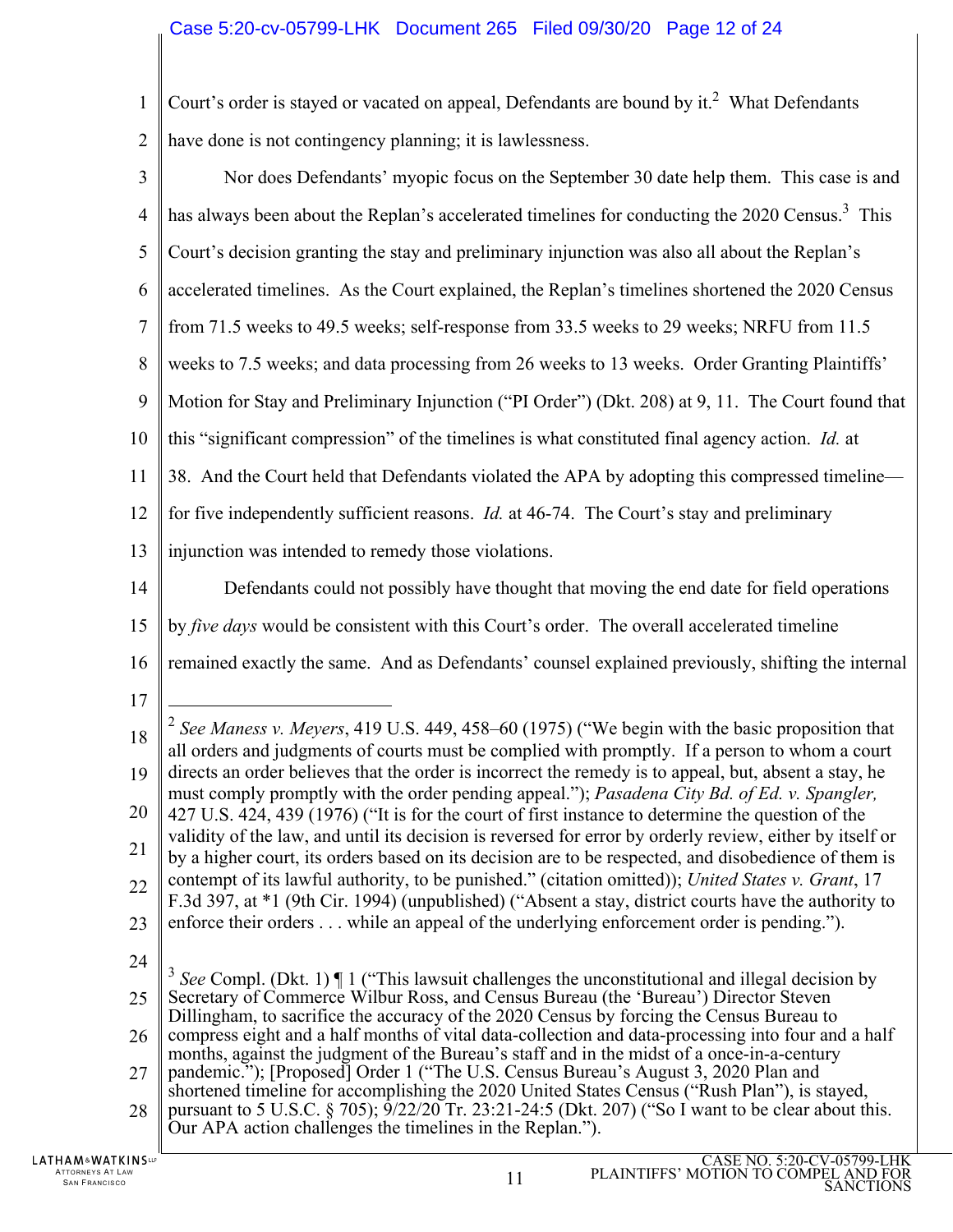1  $\mathfrak{D}$ 3 4 5 6 dates merely takes from one hand and gives to the other. 9/14 Tr. at 70:23. The intimation that Defendants were entirely free to stop data collection on October 1 is particularly specious in light of Defendants' repeated and recent statements, in court and under oath, that they *could not* meet the statutory deadline if field operations continue even a day beyond September 30. *E.g.*, Appeal No. 20-16868, Dkt. 4-1, Stay Mot. 20; Appeal No. 20-16868, Dkt. 4-2, Add.149-50 ¶ 24; Add. 113  $\P$  100. In the words of government counsel, it would be "impossible." 9/8/20 Tr. 9:6-10, Dkt. 98.<sup>4</sup>

7

## **B. This Court Has Inherent Authority To Compel Compliance With Its Orders**

8 9 10 11 12 13 14 15 16 17 18 19 20 21 22 23 The Court has inherent authority to enforce compliance with its orders. *See Goodyear Tire & Rubber Co. v. Haeger*, 137 S. Ct. 1178, 1186 (2017) ("Federal courts possess certain 'inherent powers,' not conferred by rule or statute, to manage their own affairs so as to achieve the orderly and expeditious disposition of cases.") (internal citations and quotation marks omitted); *Fraihat v. U.S. Immigration & Customs Enf't*, No. EDCV191546JGBSHKX, 2020 WL 2758553, at \*3 (C.D. Cal. May 15, 2020) ("Courts have inherent authority to monitor and enforce their prior orders." (citing *Shillitani v. United States*, 384 U.S. 364, 370 (1966)). For instance, in *Laflamme v. New Horizons, Inc.*, 605 F. Supp. 2d 378 (D. Conn. 2009), a plaintiff who had previously obtained a preliminary injunction argued that the defendant had only slightly changed its behavior and moved for an order to compel compliance. The district court, noting that it was "apparent that [the parties] continue to disagree," explained that nonetheless the "Court already ruled on that [preliminary injunction] request," and Defendants had made only minor adjustments. *Id*. at 398. Thus, "[]lest there be any doubt about the effect of this previous ruling," the district court granted the motion "and order[ed] Defendants to comply with the terms" of the injunction. *Id*. at 399; *see also Bd. of Trustees of Bay Area Roofers Health & Welfare Tr. Fund v. Westech Roofing*, No. C-06-04819, 2011 WL 5403453, at \*2-5 (N.D. Cal. Nov. 8, 2011) (granting motion to compel

24

25

 $\overline{a}$ 

<sup>26</sup> 27 28  $<sup>4</sup>$  And Defendants have affirmatively disavowed the notion that the October 5 "target date" tweet is</sup> new agency action subject to judicial review. Which—together with the clear evidence in the documents produced that meeting the enjoined December 31 deadline was the impetus for the October 5 "target date"—makes the case law governing the agency's ability to issue new rules in compliance with the APA inapposite. *See Monsanto v. Geertson Seed Farms*, 561 U.S. 139, 159-65 (2010).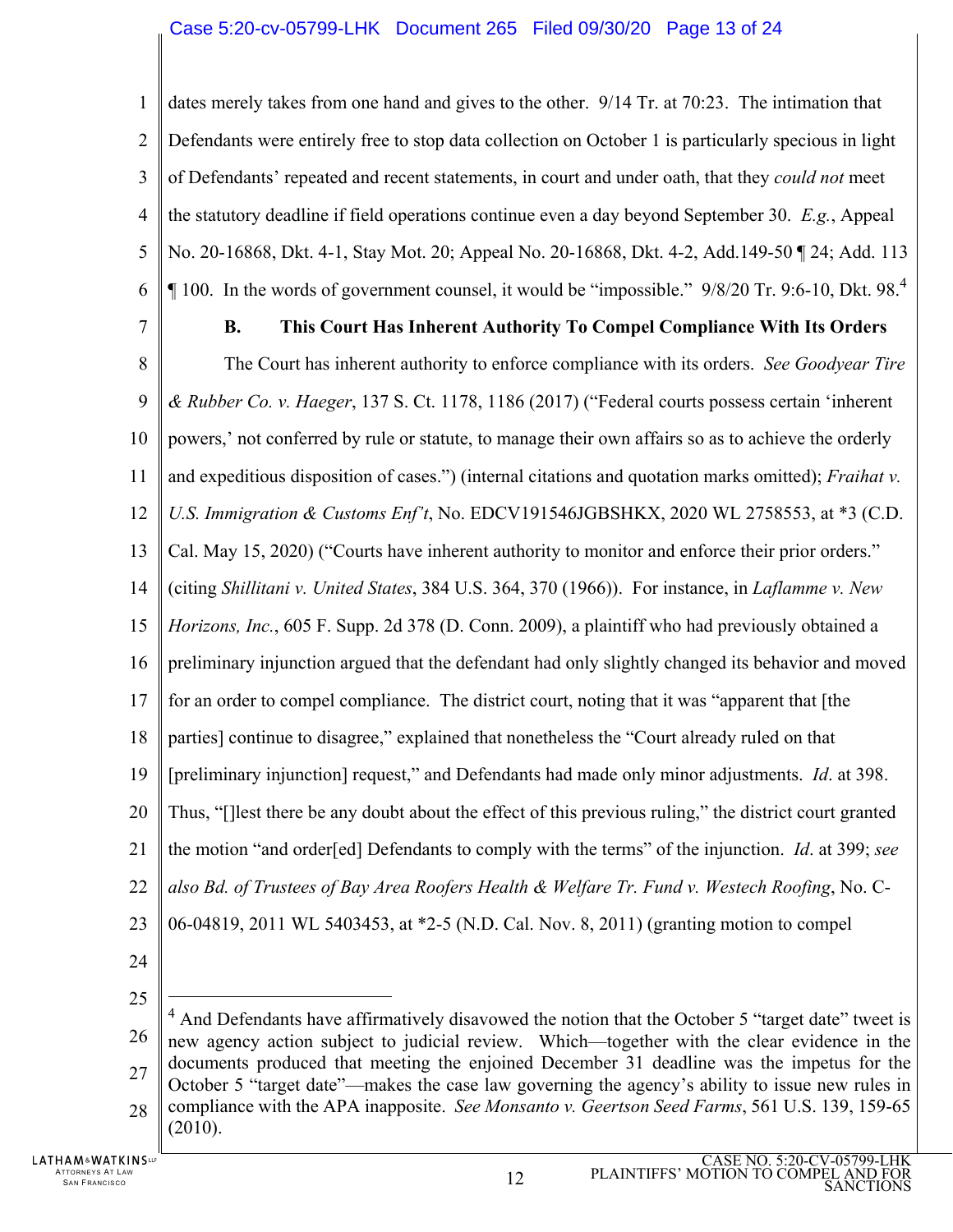1  $\mathfrak{D}$ compliance, where party had repeatedly failed to make timely payments of monthly contributions to a trust fund, as required by injunction).

3 4 5 6 7 8 9 10 11 12 13 14 15 16 17 Courts have also not hesitated to order the government to comply with existing orders in similar circumstances. In *International Ladies' Garment Workers' Union v. Donovan*, the D.C. Circuit vacated a rule by the Secretary of Labor, which the Secretary—after unsuccessfully moving for a stay—sought to evade by issuing an "emergency" rule temporarily reinstating the terms of the vacated rule. 733 F.2d 920, 921 (D.C. Cir. 1984). The plaintiffs "then returned to the District Court, and filed a motion to compel compliance" with the prior decision, and "issue relief enforcing the mandate." *Id*. Although the district court believed it lacked authority to do so, the D.C. Circuit disagreed, explaining that the "request for enforcement of the court's mandate" implicates "the interest of the judicial branch in seeing that an unambiguous mandate is not blatantly disregarded by parties to a court proceeding"—an interest "that the District Court certainly was empowered to protect." *Id*. And the court emphasized that invocation of this authority "is particularly appropriate in a case such as this where an administrative agency plainly neglects the terms of a mandate." *Id*.; *see id.* at 923 (noting that "the Secretary has now, in effect, implemented the stay on his own" and "reimplemented precisely the same rule that this court vacated as 'arbitrary and capricious' in its first decision").

18 19 20 21 This Court should similarly compel Defendants to comply with its preliminary injunction motion. At its most basic, the Court should repeat the scope of its preliminary injunction and order Defendants to follow it. But given Defendants' prior non-compliance, as well as resulting confusion in the field, the Court should take two additional steps.

22 23 24 25 26 27 28 *First*, the Court should order Defendants to fully, clearly, and immediately communicate the scope of the preliminary injunction order to *all* Decennial field staff (Enumerators and CFSs) by text message. That is precisely how Defendants chose to alert them of the Secretary's decision to end field operations early, on October 5. This Court's orders deserve the same expedient and effective response. *See Calvillo Manriquez v. Devos*, 411 F. Supp. 3d 535, 540-41 (N.D. Cal. 2019) (requiring Department of Education to notify class members of noncompliance with injunction); *Al-Adahi v. Obama*, 672 F. Supp. 2d 114, 118 (D.D.C. 2009) (ordering, after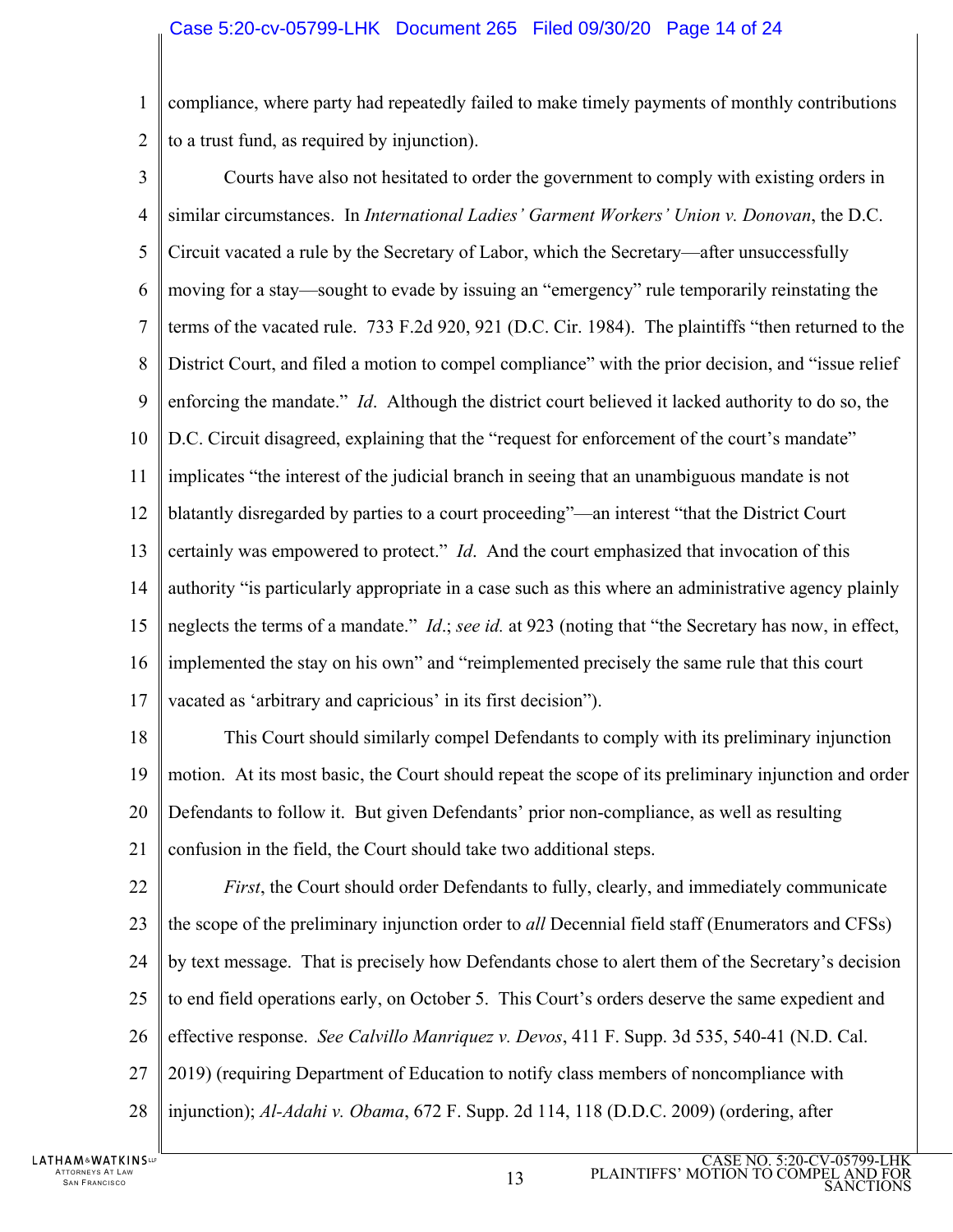## Case 5:20-cv-05799-LHK Document 265 Filed 09/30/20 Page 15 of 24

1  $\mathcal{D}_{\mathcal{L}}$ 3 4 5 6 7 8 9 10 11 12 13 14 15 16 17 18 19 20 21 22 23 government inadvertently failed to tape-record a Guantanamo Bay hearing in violation of injunction, that government must post a transcript of the hearing for public to more easily access). *Second*, the Court should amend the preliminary injunction going forward to prevent further attempts at circumvention during the limited time remaining to conduct the 2020 Census. In *New York v. United States Department of Commerce*, 351 F. Supp. 3d 502 (S.D.N.Y. 2019), the court vacated Secretary Ross's decision to add a citizenship question to the 2020 Census *and* granted an injunction. The court explained that vacatur alone was insufficient to redress the plaintiffs' injuries for two reasons. *First*, "Secretary Ross could theoretically reinstate his decision by simply reissuing his memorandum under a new date or by changing the memorandum in some immaterial way." *Id.* at 676. An injunction was needed to make the "vacatur effective, as it prevents Secretary Ross from arriving at the same decision without curing the problems identified" in the court's decision. *Id. Second*, an injunction would "make it easier for Plaintiffs to seek immediate recourse," which was "critical" given the expedited timing. *Id.* The court accordingly enjoined the defendants "from adding a citizenship question to the 2020 census questionnaire based on Secretary Ross's" existing "memorandum or based on any reasoning that is substantially similar to the reasoning contained in that memorandum." *Id.* at 676-77. And the court enjoined the defendants from "adding a citizenship question to the 2020 census questionnaire unless the Secretary" remedied the violations found—which the court specifically listed. *Id.* at 677; *see also State v. Ross*, 358 F. Supp. 3d 965, 1050 (N.D. Cal. 2019) (endorsing and adopting the same reasoning). The same relief is warranted here. *See Hoffman ex rel NLRB* v*. Beer Drivers & Salesmen's Local Union No. 888*, 536 F.2d 1268, 1275-76 (9th Cir. 1976) (permitting modification of injunction in light of party's failure to comply with terms of injunction prohibiting unfair labor practices).

24

## **C. This Court Has Authority To Award Sanctions**

25 26 27 28 The "power to punish for contempts is inherent in all courts" and is available for the violation of court orders. *Chambers v. NASCO, Inc.,* 501 U.S. 32, 44 (1991). Indeed, the "underlying concern that gave rise to the contempt power . . . was disobedience to the orders of the Judiciary." *Id.* (brackets and citations omitted). When civil contempt is at issue, the party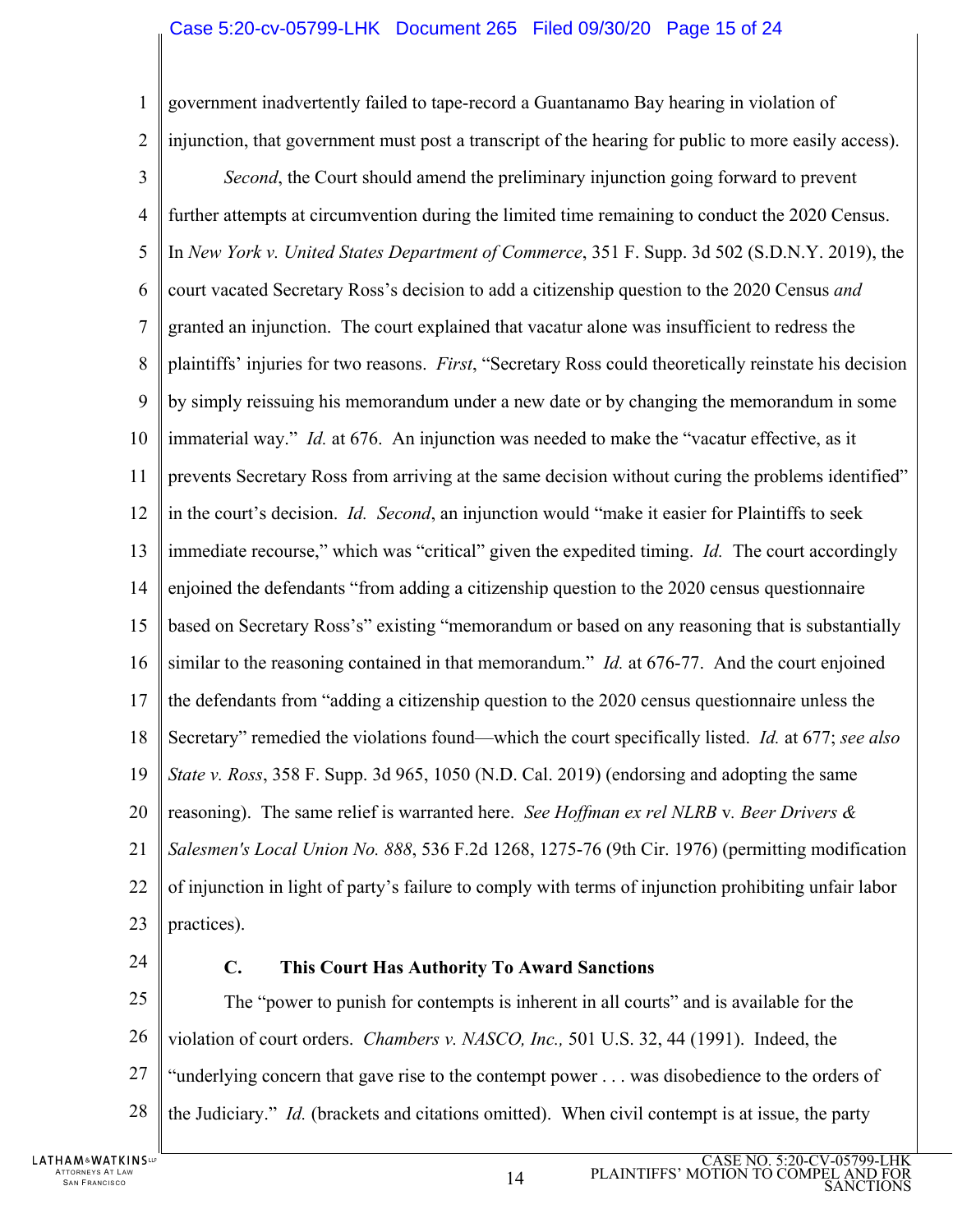### Case 5:20-cv-05799-LHK Document 265 Filed 09/30/20 Page 16 of 24

1  $\mathfrak{D}$ 3 4 5 6 7 8 9 10 11 12 13 14 15 16 17 18 19 20 21 22 23 24 25 26 27 28 moving for a contempt finding bears the burden of showing by clear and convincing evidence that contemnors violated a specific and definite order of the court. *Calvillo Manriquez v. Devos*, 411 F. Supp. 3d 535, 540 (N.D. Cal. 2019) (citing *F.T.C. v. Affordable Media*, 179 F.3d 1228, 1239 (9th Cir. 1999)). "The burden then shifts to the contemnors to demonstrate why they were unable to comply." *Id*. The standard "is generally an objective one. We have explained before that a party's subjective belief that she was complying with an order ordinarily will not insulate her from civil contempt if that belief was objectively unreasonable." *Taggart v. Lorenzen*, 139 S. Ct. 1795, 1802 (2019). Instead, good faith (or the absence thereof) "may help to determine an appropriate sanction." *Taggart v. Lorenzen*, 139 S. Ct. 1795, 1802 (2019). For all the reasons set forth above, the Court could hold Defendants in contempt for violating "specific" and "definite" orders of the Court. In fact, this case thus bears an unfortunate resemblance to a recent civil contempt decision in this District. There the Department of Education, facing an order enjoining it from engaging in certain loan collection efforts, admitted that the Department had erroneously done just that. *See Calvillo Manriquez v. Devos,* 411 F. Supp. 3d 535, 538-39 (N.D. Cal. 2019). The court found that the Department's "efforts to comply with the preliminary injunction were limited to sending electronic mail messages to their third-party companies that service the loans," many of which did "not even mention the existence of the preliminary injunction." *Id.* at 539. The Department "sent no follow-up emails and took no further action." *Id*. Indeed, the Department's compliance report was "silent as to the normal actions one would expect from an entity facing a binding court order: multiple in-person meetings or telephone calls to explain the preliminary injunction and to confirm that the contractors were complying with the preliminary injunction." *Id*. Faced with these egregious failures, the court held the Department in contempt. That said, Plaintiffs are not asking the Court to hold Defendants in contempt at this time. Nor is contempt the only sanction available for Defendants' misconduct. As the Court recognized previously, Defendants' violation of the Court's order to produce the administrative record could have been the basis for sanctions. Dkt. 132, at 8. The same is true of Defendants' latest violations of the Court's PI Order. The Court has inherent authority to impose appropriate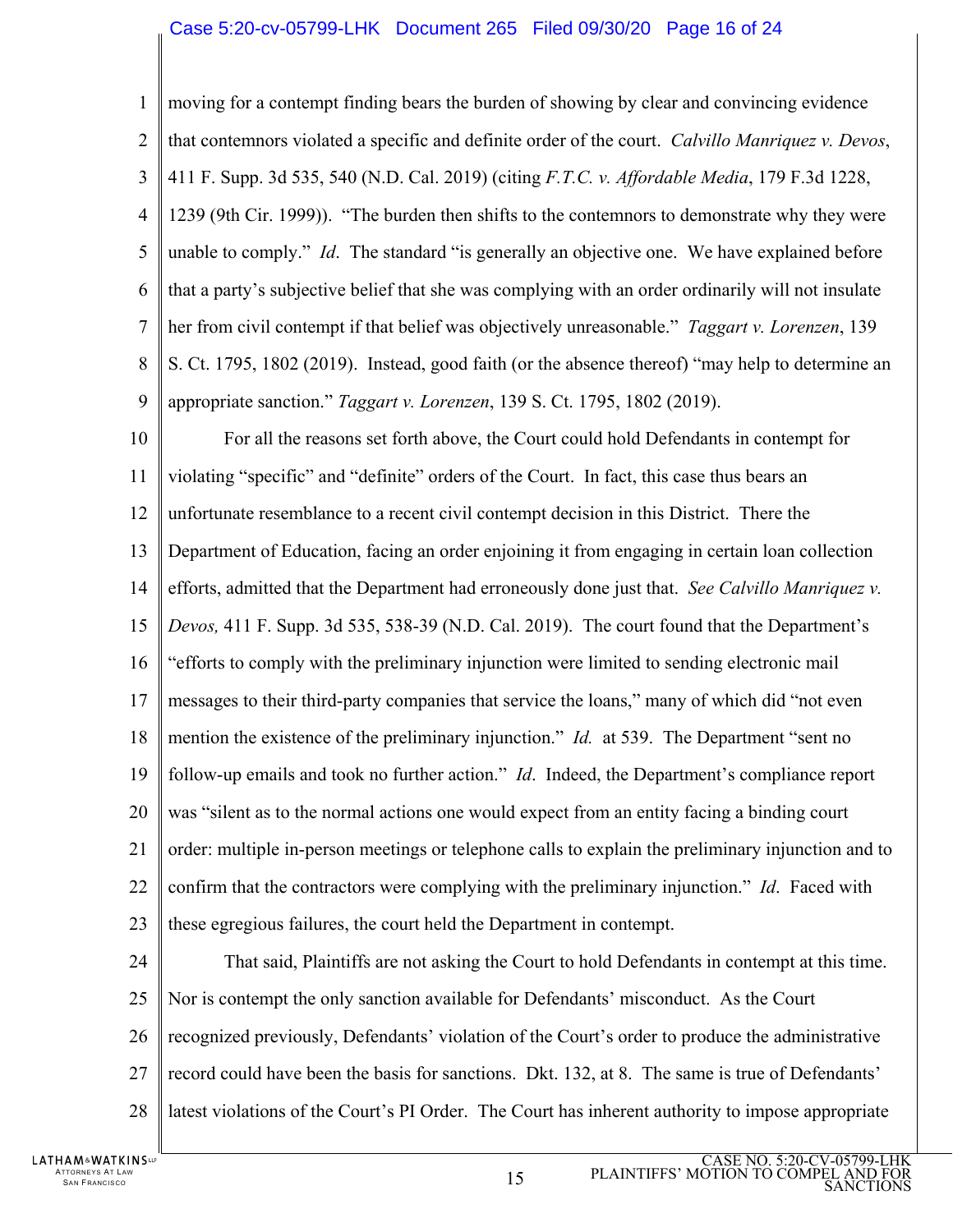### Case 5:20-cv-05799-LHK Document 265 Filed 09/30/20 Page 17 of 24

1  $\mathfrak{D}$ 3 4 5 6 7 8 9 10 11 12 13 14 15 16 17 18 19 sanctions for violation of a court order. *Chambers*, 501 U.S. at 44–46 (citations and internal quotation marks omitted); *see also Primus Automotive Financial Services, Inc. v. Batarse*, 115 F.3d 644, 649 (9th Cir. 1997) ("[t]he district court has 'broad fact-finding powers' with respect to sanctions, and its findings warrant 'great deference'" (internal citation omitted)); *Penthouse Int'l, Ltd. v. Playboy Enters*., 663 F.2d 371, 386 (2d Cir. 1981) (federal courts "possess[] broad inherent power to protect the administration of justice by levying sanctions in response to abusive litigation practices."); *Griffin v. County School Board*, 363 F.2d 206, 210 (4th Cir. 1966) (school board in civil contempt for authorizing distribution of tuition grants, even though grants were distributed before court could act to issue injunction against appropriation, where school board knew that injunction had been sought and acted "to thwart the impact of any adverse decree which might ultimately be forthcoming"); *Merrimack River Savings Bank v. City of Clay Center*, 219 U.S. 527, 535-36 (1911) ("irrespective of any such injunction actually issued the willful removal beyond the reach of the court of the subject-matter of the litigation ... is, in and of itself, a contempt of the appellate jurisdiction of this court"). To grant such relief, the Court need only find "bad faith or conduct tantamount to bad faith," such as where "recklessness [is] combined with an additional factor such as frivolousness, harassment, or an improper purpose." *Fink v. Gome*z, 239 F.3d 989, 994 (9th Cir. 2001). For all the reasons set forth above, Defendants' string of reckless and deliberate violations designed to evade and circumvent this Court's orders warrant such a finding.

20 21 22 23 24 25 26 27 But here too, Plaintiffs are not asking the Court to impose severe sanctions. This Court has broad discretion in how best to shape sanctions. *See* 1 Sanc. Fed. Law of Lit. Abuse § 28 (2019) ("The court is vested with broad discretion to fashion an appropriate inherent power sanction to redress abusive litigation practices."); *Shepherd v. Am. Broad. Companies, Inc*., 62 F.3d 1469, 1475 (D.C. Cir. 1995) ("[I]nherent power sanctions available to courts include fines, awards of attorneys' fees and expenses, contempt citations, disqualifications or suspensions of counsel, and drawing adverse evidentiary inferences or precluding the admission of evidence."). Plaintiffs seek a measured and tailored sanction for the sole purpose remedying the

28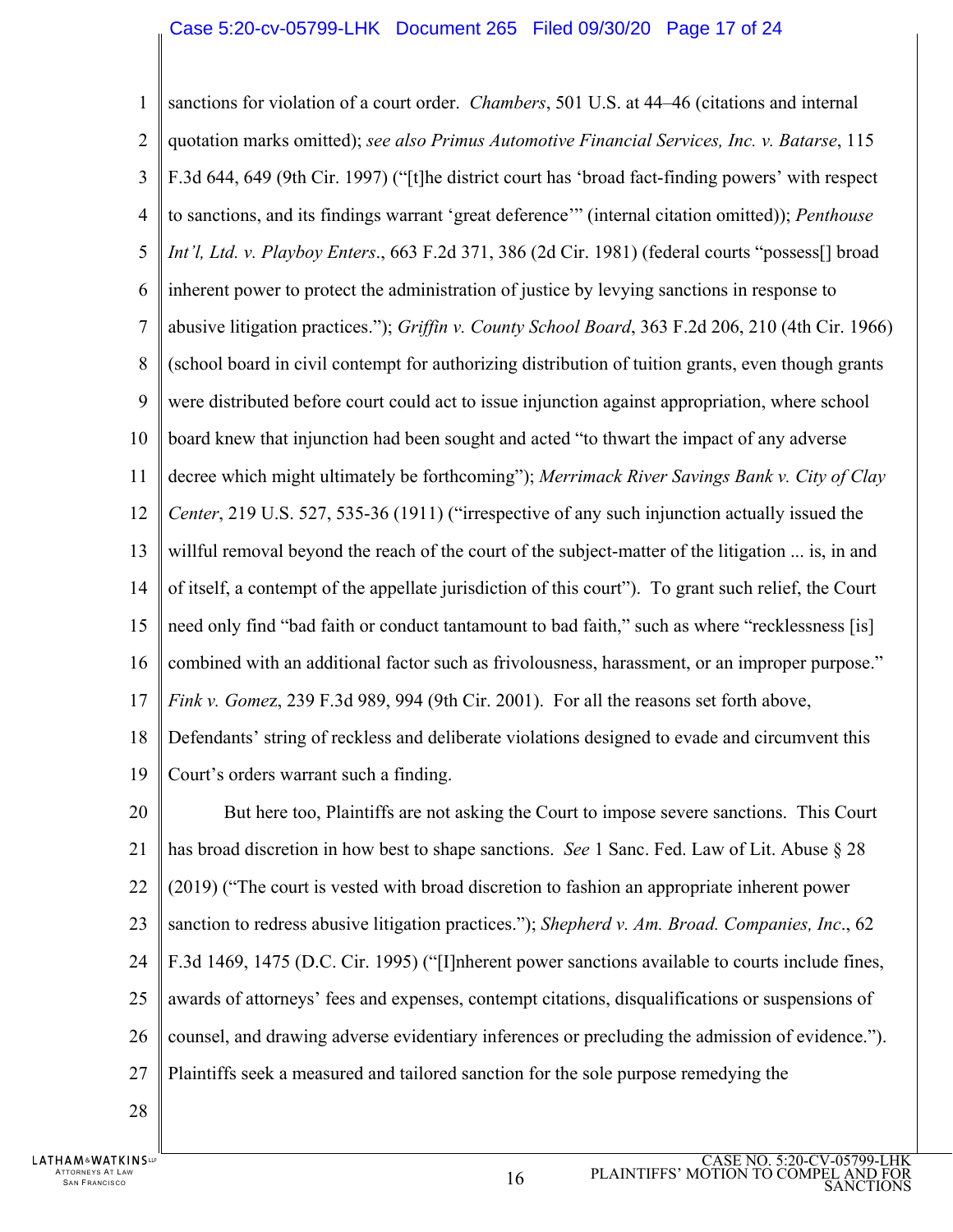## Case 5:20-cv-05799-LHK Document 265 Filed 09/30/20 Page 18 of 24

1 misinformation and misdirection received in the field as a result of Defendants' noncompliance

 $\mathfrak{D}$ 

and to ensure future compliance. To that end, Plaintiffs request the following:

- 3 4 5 6 7 8 9 10 11 12 13 14 15 16 17 18 19 20 21 22 23 *First*, Defendants should be required to submit a weekly compliance report to this Court providing "a detailed explanation of all steps [they] ha[ve] taken to ensure that" the violations found "shall not occur in the future" and that this Court's order is being complied with. *Al-Adahi v. Obama*, 672 F. Supp. 2d 114, 118 (D.D.C. 2009). The reports should track the three categories of issues enumerators and other field employees have been complaining about: (1) any communications made to field staff regarding the end date for self-response, field operations, or data collection more generally; (2) any termination of census employees (enumerators, CFSs, partnership specialists) for reasons other than cause; and (3) any changes to the operations or metrics for marking a household unit "complete," including reduction in the number of visits and earlier use of administrative records. All three are tied directly to the accelerated timeline and made necessary by Defendants' repeated attempts to rush enumeration to an early and incomplete end in violation of the letter and spirit of this Court's orders. And there is ample support in the case law for such targeted relief. *See, e.g.*, *Calvillo Manriquez,* 411 F. Supp. 3d at 538-39 (similar relief in contempt context); *Gayle v. Meade*, --F. Supp. 3d--, 2020 WL 304132, at \*24 (S.D. Fla. June 6, 2020) (requiring that "ICE shall perform an internal review" each week and "shall submit weekly reports" on compliance with injunction); *Fraihat v. U.S. Immigr. & Customs Enf't*, No. 19-1546, 2020 WL 2758553, at \*6-7 (C.D. Cal. May 15, 2020) (requiring government to produce "[r]ecords showing the extent of compliance with the [court's preliminary injunction] order to issue a new Performance Standard" for handling ICE detainees with COVID risk factors and "[r]ecords regarding monitoring and enforcement of facility-wide compliance" with various COVID plans). *Second*, given the history of vague assertions, failures to communicate this Court's
- 24

25 orders, and shifting stories as to what is being done to comply, the reports should be

26 accompanied by a declaration from Census Bureau Director Steven Dillingham unequivocally

- 27 confirming ongoing compliance with the Court's order.
- 28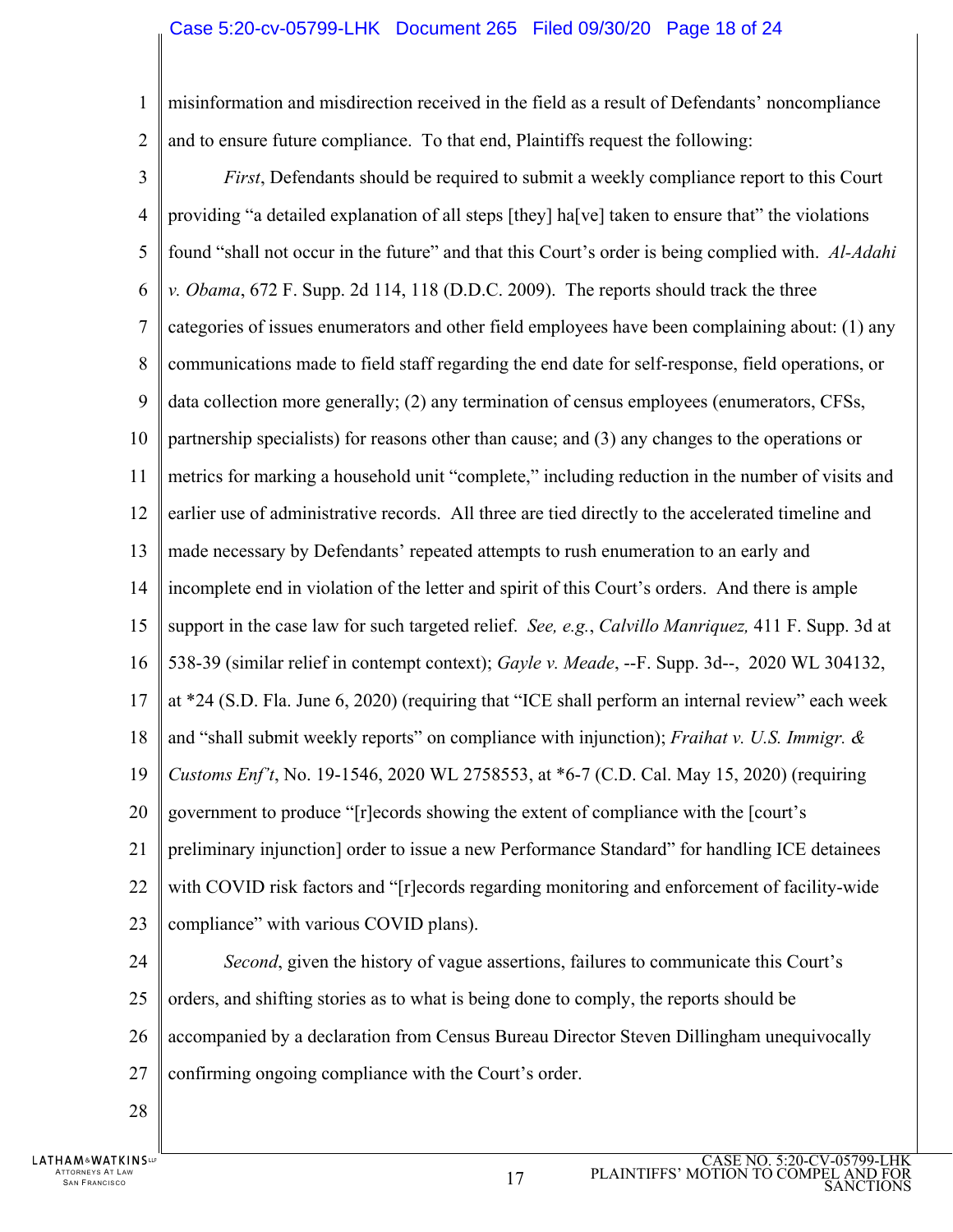# Case 5:20-cv-05799-LHK Document 265 Filed 09/30/20 Page 19 of 24

| HAM&WATKINS™<br>ATTORNEYS AT LAW<br><b>SAN FRANCISCO</b> | CASE NO. 5:20-CV-05799-LHK<br>PLAINTIFFS' MOTION TO COMPEL AND FOR<br>18                                                                                                                              |
|----------------------------------------------------------|-------------------------------------------------------------------------------------------------------------------------------------------------------------------------------------------------------|
|                                                          |                                                                                                                                                                                                       |
| 28                                                       |                                                                                                                                                                                                       |
| 27                                                       |                                                                                                                                                                                                       |
| 26                                                       |                                                                                                                                                                                                       |
| 25                                                       |                                                                                                                                                                                                       |
| 24                                                       |                                                                                                                                                                                                       |
| 23                                                       |                                                                                                                                                                                                       |
| 22                                                       |                                                                                                                                                                                                       |
| 21                                                       |                                                                                                                                                                                                       |
| 20                                                       |                                                                                                                                                                                                       |
| 19                                                       |                                                                                                                                                                                                       |
| 18                                                       |                                                                                                                                                                                                       |
| 17                                                       |                                                                                                                                                                                                       |
| 16                                                       |                                                                                                                                                                                                       |
| 15                                                       |                                                                                                                                                                                                       |
| 14                                                       |                                                                                                                                                                                                       |
| 13                                                       |                                                                                                                                                                                                       |
| 12                                                       |                                                                                                                                                                                                       |
| 11                                                       |                                                                                                                                                                                                       |
| 10                                                       |                                                                                                                                                                                                       |
| 9                                                        |                                                                                                                                                                                                       |
| 8                                                        |                                                                                                                                                                                                       |
| 7                                                        | household.                                                                                                                                                                                            |
| 6                                                        | based on the October 5 "target date," they must reopen and attempt to accurately enumerate that                                                                                                       |
| 5                                                        | would not have closed out a household on September 28 under the COVID-19 Plan, but did so                                                                                                             |
| 3<br>4                                                   | deadline or the October 5 "target" date. This relief is an appropriate sanction that is needed to<br>return to the status quo ante. And it parallels this Court's earlier TRO. That is, if Defendants |
| $\overline{2}$                                           | operations or metrics (such as reduced contact attempts) tied to the September 30 Replan                                                                                                              |
| $\mathbf{1}$                                             | Third, Defendants should be required to reopen any cases closed based on reduced                                                                                                                      |
|                                                          |                                                                                                                                                                                                       |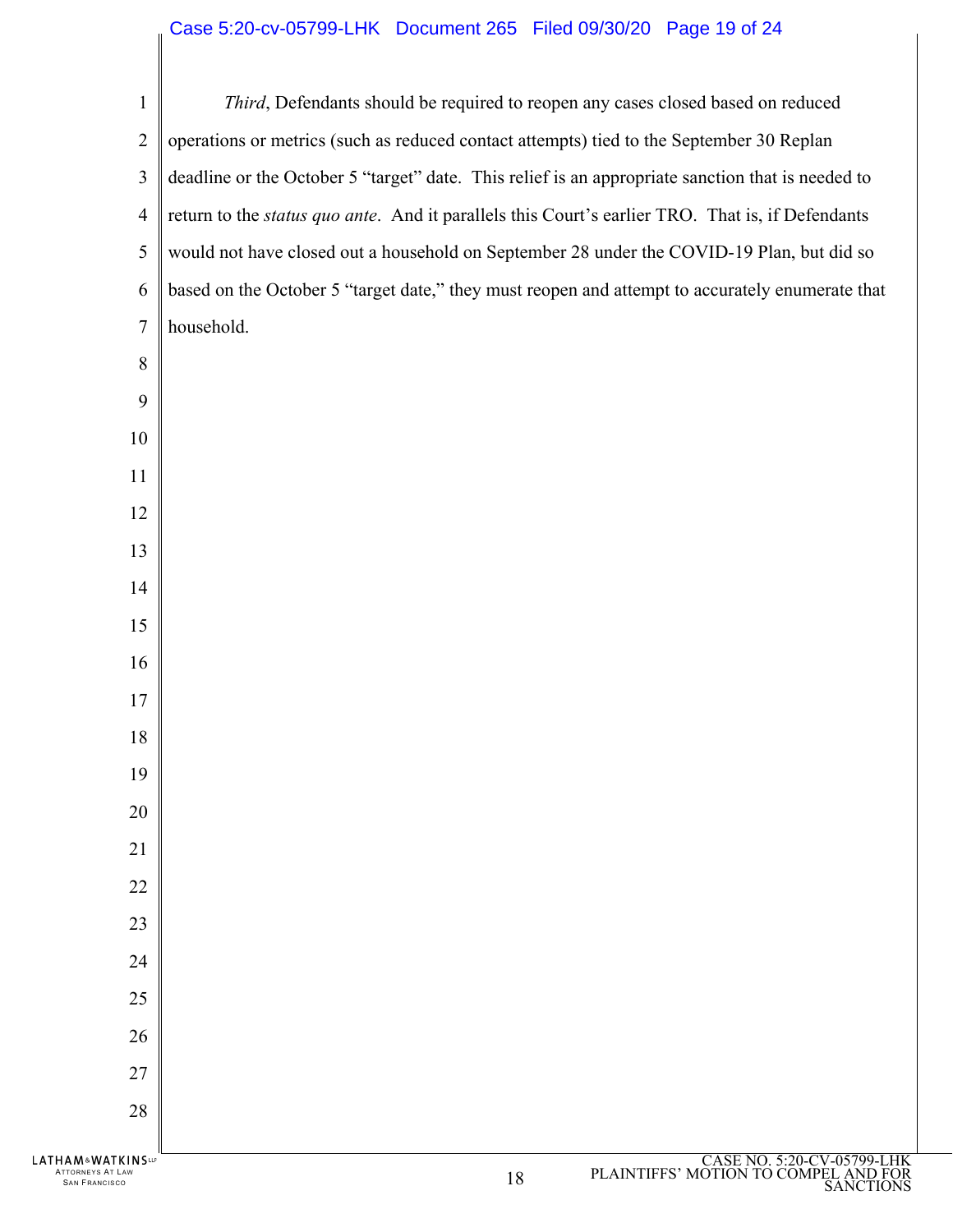| $\mathbf{1}$   | Dated: September 30, 2020 | <b>LATHAM &amp; WATKINS LLP</b>                                                            |
|----------------|---------------------------|--------------------------------------------------------------------------------------------|
| $\overline{2}$ |                           | By: /s/ Sadik Huseny                                                                       |
| 3              |                           | Sadik Huseny                                                                               |
| 4              |                           | Steven M. Bauer (Bar No. 135067)                                                           |
| 5              |                           | steven.bauer@lw.com<br>Sadik Huseny (Bar No. 224659)                                       |
| 6              |                           | sadik.huseny@lw.com<br>Amit Makker (Bar No. 280747)                                        |
|                |                           | amit.makker@lw.com<br>Shannon D. Lankenau (Bar. No. 294263)                                |
| 7              |                           | shannon.lankenau@lw.com<br><b>LATHAM &amp; WATKINS LLP</b>                                 |
| 8              |                           | 505 Montgomery Street, Suite 2000<br>San Francisco, CA 94111                               |
| 9              |                           | Telephone: 415.391.0600<br>Facsimile: 415.395.8095                                         |
| 10             |                           |                                                                                            |
| 11             |                           | Richard P. Bress (admitted <i>pro hac vice</i> )<br>rick.bress@lw.com                      |
| 12             |                           | Melissa Arbus Sherry (admitted pro hac vice)<br>melissa.sherry@lw.com                      |
| 13             |                           | Anne W. Robinson (admitted pro hac vice)<br>anne.robinson@lw.com                           |
| 14             |                           | Tyce R. Walters (admitted pro hac vice)<br>tyce.walters@lw.com                             |
| 15             |                           | Genevieve P. Hoffman (admitted pro hac vice)<br>genevieve.hoffman@lw.com                   |
| 16             |                           | Gemma Donofrio (admitted pro hac vice)                                                     |
| 17             |                           | gemma.donofrio@lw.com<br><b>LATHAM &amp; WATKINS LLP</b>                                   |
| 18             |                           | 555 Eleventh Street NW, Suite 1000<br>Washington, D.C. 20004                               |
| 19             |                           | Telephone: 202.637.2200<br>Facsimile: 202.637.2201                                         |
|                |                           | Attorneys for Plaintiffs National Urban League;                                            |
| 20             |                           | League of Women Voters; Black Alliance for<br>Just Immigration; Harris County, Texas; King |
| 21             |                           | County, Washington; City of San Jose,<br>California; Rodney Ellis; Adrian Garcia; and      |
| 22             |                           | the NAACP                                                                                  |
| 23             | Dated: September 30, 2020 | By: /s/ Jon M. Greenbaum                                                                   |
| 24             |                           | Kristen Clarke (pro hac vice forthcoming)<br>kclarke@lawyerscommittee.org                  |
| 25             |                           | Jon M. Greenbaum (Bar No. 166733)<br>jgreenbaum@lawyerscommittee.org                       |
| 26             |                           | Ezra D. Rosenberg (admitted pro hac vice)                                                  |
| 27             |                           | erosenberg@lawyerscommittee.org<br>Dorian L. Spence (pro hac vice forthcoming)             |
| 28             |                           | dspence@lawyerscommittee.org<br>Maryum Jordan (pro hac vice forthcoming)                   |
| <b>FKINS</b> w |                           | $CASENO$ 5.20-CV-05799-LH                                                                  |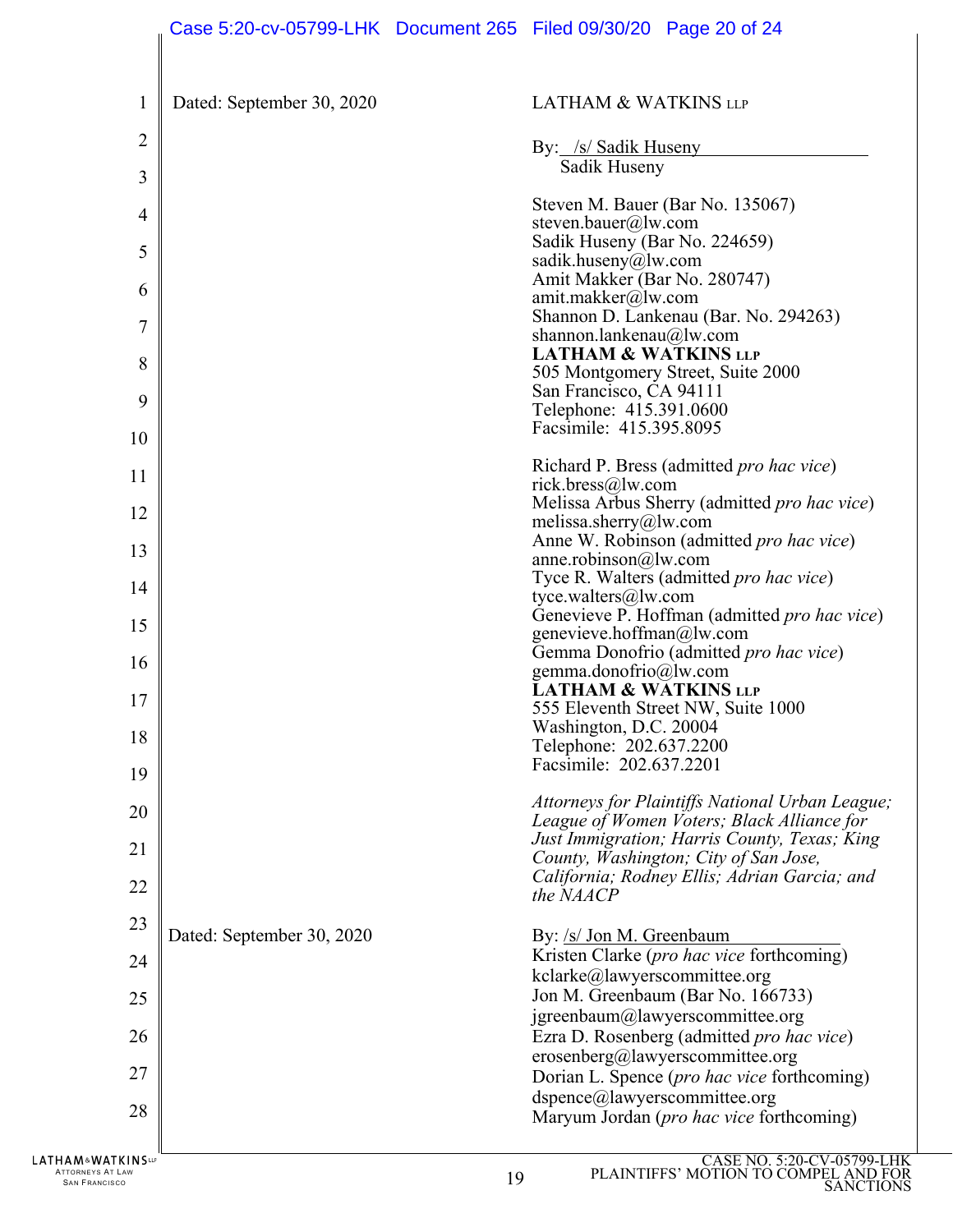| 1     | mjordan@lawyerscommittee.org                                                                |
|-------|---------------------------------------------------------------------------------------------|
| 2     | Ajay Saini (admitted pro hac vice)<br>asaini@lawyerscommitee.org                            |
| 3     | Pooja Chaudhuri (Bar No. 314847)<br>pchaudhuri@lawyerscommittee.org                         |
| 4     | LAWYERS' COMMITTEE FOR CIVIL                                                                |
| 5     | <b>RIGHTS UNDER LAW</b><br>1500 K Street NW, Suite 900                                      |
|       | Washington, DC 20005                                                                        |
| 6     | Telephone: 202.662.8600<br>Facsimile: 202.783.0857                                          |
| 7     | Attorneys for Plaintiffs National Urban League;                                             |
| 8     | City of San Jose, California; Harris County,                                                |
| 9     | Texas; League of Women Voters; King County,<br>Washington; Black Alliance for Just          |
| 10    | Immigration; Rodney Ellis; Adrian Garcia; the<br>NAACP; and Navajo Nation                   |
| 11    |                                                                                             |
| 12    | Wendy R. Weiser (admitted pro hac vice)<br>weiserw@brennan.law.nyu.edu                      |
|       | Thomas P. Wolf (admitted pro hac vice)                                                      |
| 13    | wolf@brennan.law.nyu.edu<br>Kelly M. Percival (admitted pro hac vice)                       |
| 14    | percivalk@brennan.law.nyu.edu                                                               |
|       | <b>BRENNAN CENTER FOR JUSTICE</b>                                                           |
| 15    | 120 Broadway, Suite 1750<br>New York, NY 10271                                              |
| 16    | Telephone: 646.292.8310                                                                     |
| 17    | Facsimile: 212.463.7308                                                                     |
| 18    | Attorneys for Plaintiffs National Urban League;                                             |
|       | City of San Jose, California; Harris County,<br>Texas; League of Women Voters; King County, |
| 19    | Washington; Black Alliance for Just                                                         |
| 20    | Immigration; Rodney Ellis; Adrian Garcia; the<br>NAACP; and Navajo Nation                   |
| 21    |                                                                                             |
| 22    | Mark Rosenbaum (Bar No. 59940)<br>mrosenbaum@publiccounsel.org                              |
| 23    | <b>PUBLIC COUNSEL</b>                                                                       |
|       | 610 South Ardmore Avenue<br>Los Angeles, California 90005                                   |
| 24    | Telephone: 213.385.2977                                                                     |
| 25    | Facsimile: 213.385.9089                                                                     |
| 26    | Attorneys for Plaintiff City of San Jose                                                    |
| 27    |                                                                                             |
| 28    |                                                                                             |
|       |                                                                                             |
| KINS™ | CASE NO. 5:20-CV-05799-LHI                                                                  |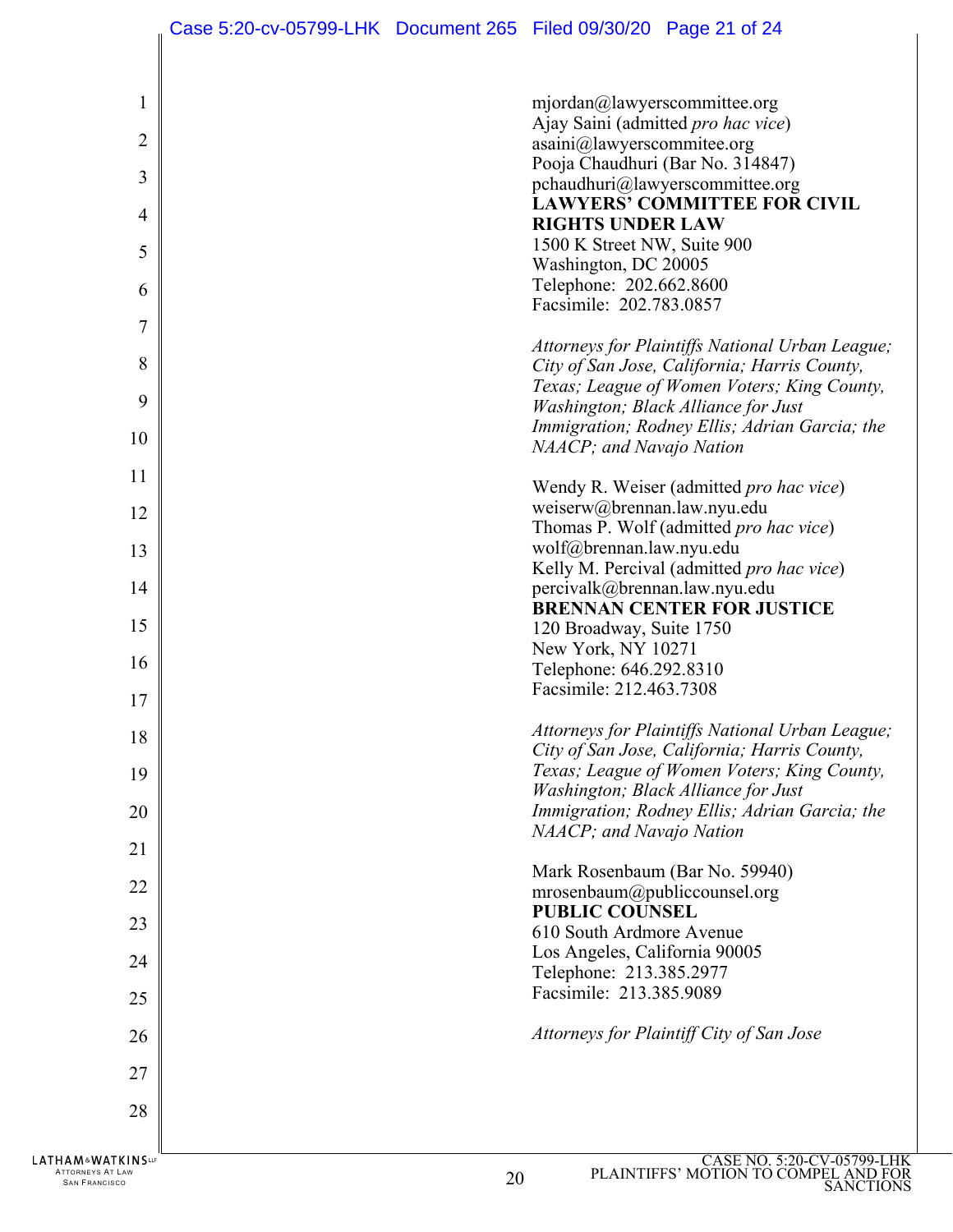| 1<br>$\overline{2}$<br>3<br>4<br>5<br>6                               |                           | Doreen McPaul, Attorney General<br>$d$ mcpaul@nndoj.org<br>Jason Searle (pro hac vice forthcoming)<br>jasearle@nndoj.org<br><b>NAVAJO NATION DEPARTMENT OF</b><br><b>JUSTICE</b><br>P.O. Box 2010<br>Window Rock, AZ 86515<br>Telephone: (928) 871-6345<br>Attorneys for Navajo Nation |
|-----------------------------------------------------------------------|---------------------------|----------------------------------------------------------------------------------------------------------------------------------------------------------------------------------------------------------------------------------------------------------------------------------------|
| 7<br>8<br>9                                                           | Dated: September 30, 2020 | By: /s/ Danielle Goldstein<br>Michael N. Feuer (Bar No. 111529)<br>mike.feuer@lacity.org<br>Kathleen Kenealy (Bar No. 212289)<br>kathleen.kenealy@lacity.org                                                                                                                           |
| 10                                                                    |                           | Danielle Goldstein (Bar No. 257486)                                                                                                                                                                                                                                                    |
| 11                                                                    |                           | danielle.goldstein@lacity.org<br>Michael Dundas (Bar No. 226930)                                                                                                                                                                                                                       |
| 12                                                                    |                           | mike.dundas@lacity.org                                                                                                                                                                                                                                                                 |
| 13                                                                    |                           | <b>CITY ATTORNEY FOR THE CITY OF</b><br><b>LOS ANGELES</b>                                                                                                                                                                                                                             |
|                                                                       |                           | 200 N. Main Street, 8th Floor                                                                                                                                                                                                                                                          |
| 14                                                                    |                           | Los Angeles, CA 90012<br>Telephone: 213.473.3231                                                                                                                                                                                                                                       |
| 15                                                                    |                           | Facsimile: 213.978.8312                                                                                                                                                                                                                                                                |
| 16                                                                    |                           | Attorneys for Plaintiff City of Los Angeles                                                                                                                                                                                                                                            |
| 17                                                                    | Dated: September 30, 2020 | By: /s/ Michael Mutalipassi                                                                                                                                                                                                                                                            |
| 18                                                                    |                           | Christopher A. Callihan (Bar No. 203010)<br>legalwebmail@ci.salinas.ca.us                                                                                                                                                                                                              |
| 19                                                                    |                           | Michael Mutalipassi (Bar No. 274858)                                                                                                                                                                                                                                                   |
| 20                                                                    |                           | michaelmu@ci.salinas.ca.us<br><b>CITY OF SALINAS</b>                                                                                                                                                                                                                                   |
|                                                                       |                           | 200 Lincoln Avenue                                                                                                                                                                                                                                                                     |
| 21                                                                    |                           | Salinas, CA 93901<br>Telephone: 831.758.7256                                                                                                                                                                                                                                           |
| 22                                                                    |                           | Facsimile: 831.758.7257                                                                                                                                                                                                                                                                |
| 23                                                                    |                           | Attorneys for Plaintiff City of Salinas                                                                                                                                                                                                                                                |
| 24                                                                    |                           |                                                                                                                                                                                                                                                                                        |
| 25                                                                    |                           |                                                                                                                                                                                                                                                                                        |
| 26                                                                    |                           |                                                                                                                                                                                                                                                                                        |
| 27                                                                    |                           |                                                                                                                                                                                                                                                                                        |
| 28                                                                    |                           |                                                                                                                                                                                                                                                                                        |
| <b>LATHAM&amp;WATKINS</b><br>ATTORNEYS AT LAW<br><b>SAN FRANCISCO</b> |                           | CASE NO. 5:20-CV-05799-LHK<br>PLAINTIFFS' MOTION TO COMPEL AND FOR<br>21<br><b>SANCTIONS</b>                                                                                                                                                                                           |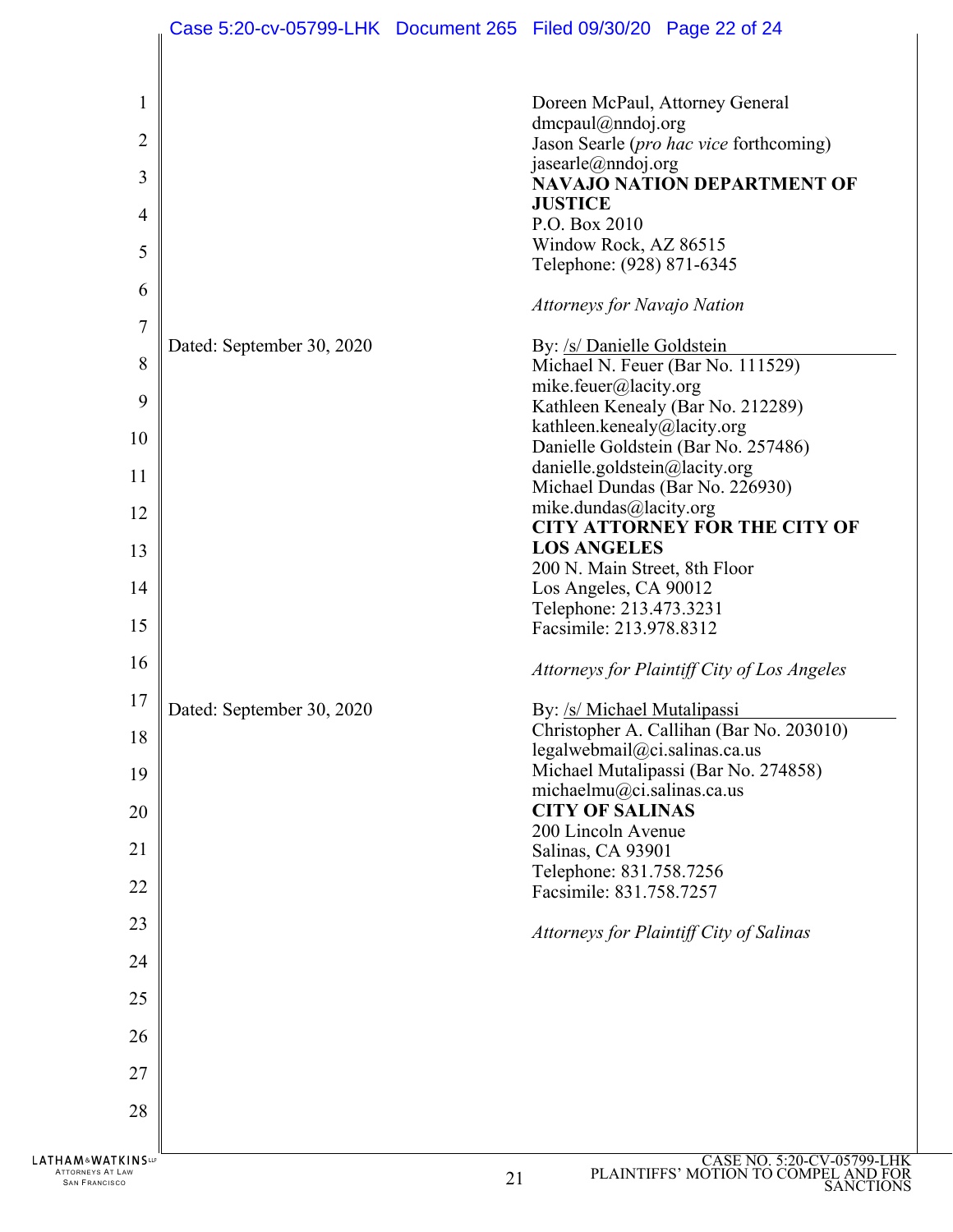| 1<br>2<br>3<br>$\overline{4}$<br>5<br>6                  | Dated: September 30, 2020 | By: /s/ Rafey S. Balabanian<br>Rafey S. Balabanian (Bar No. 315962)<br>rbalabanian@edelson.com<br>Lily E. Hough (Bar No. 315277)<br>lhough@edelson.com<br><b>EDELSON P.C.</b><br>123 Townsend Street, Suite 100<br>San Francisco, CA 94107<br>Telephone: 415.212.9300<br>Facsimile: 415.373.9435 |
|----------------------------------------------------------|---------------------------|--------------------------------------------------------------------------------------------------------------------------------------------------------------------------------------------------------------------------------------------------------------------------------------------------|
| 7                                                        |                           | Rebecca Hirsch (admitted pro hac vice)                                                                                                                                                                                                                                                           |
| 8                                                        |                           | rebecca.hirsch2@cityofchicago.org<br><b>CORPORATION COUNSEL FOR THE</b>                                                                                                                                                                                                                          |
| 9                                                        |                           | <b>CITY OF CHICAGO</b><br>Mark A. Flessner                                                                                                                                                                                                                                                       |
| 10                                                       |                           | Stephen J. Kane                                                                                                                                                                                                                                                                                  |
| 11                                                       |                           | 121 N. LaSalle Street, Room 600<br>Chicago, IL 60602                                                                                                                                                                                                                                             |
|                                                          |                           | Telephone: (312) 744-8143<br>Facsimile: (312) 744-5185                                                                                                                                                                                                                                           |
| 12                                                       |                           | Attorneys for Plaintiff City of Chicago                                                                                                                                                                                                                                                          |
| 13                                                       |                           |                                                                                                                                                                                                                                                                                                  |
| 14                                                       | Dated: September 30, 2020 | By: /s/ Donald R. Pongrace                                                                                                                                                                                                                                                                       |
| 15                                                       |                           | Donald R. Pongrace (admitted pro hac vice)<br>dpongrace@akingump.com<br><b>AKIN GUMP STRAUSS HAUER &amp; FELD</b><br><b>LLP</b>                                                                                                                                                                  |
| 16                                                       |                           |                                                                                                                                                                                                                                                                                                  |
| 17                                                       |                           | 2001 K St., N.W.                                                                                                                                                                                                                                                                                 |
| 18                                                       |                           | Washington, D.C. 20006<br>Telephone: (202) 887-4000                                                                                                                                                                                                                                              |
| 19                                                       |                           | Facsimile: 202-887-4288                                                                                                                                                                                                                                                                          |
| 20                                                       |                           | Dario J. Frommer (Bar No. 161248)<br>dfrommer@akingump.com                                                                                                                                                                                                                                       |
| 21                                                       |                           | <b>AKIN GUMP STRAUSS HAUER &amp; FELD</b><br><b>LLP</b><br>1999 Avenue of the Stars, Suite 600                                                                                                                                                                                                   |
| 22                                                       |                           |                                                                                                                                                                                                                                                                                                  |
| 23                                                       |                           | Los Angeles, CA 90067-6022<br>Phone: 213.254.1270                                                                                                                                                                                                                                                |
| 24                                                       |                           | Fax: 310.229.1001                                                                                                                                                                                                                                                                                |
| 25                                                       |                           | Attorneys for Plaintiff Gila River Indian<br>Community                                                                                                                                                                                                                                           |
| 26                                                       |                           |                                                                                                                                                                                                                                                                                                  |
| 27                                                       |                           |                                                                                                                                                                                                                                                                                                  |
| 28                                                       |                           |                                                                                                                                                                                                                                                                                                  |
|                                                          |                           |                                                                                                                                                                                                                                                                                                  |
| HAM&WATKINSw<br>ATTORNEYS AT LAW<br><b>SAN FRANCISCO</b> |                           | CASE NO. 5:20-CV-05799-L<br>PLAINTIFFS' MOTION TO COMPEL AND F<br>22<br>9 A NATIA                                                                                                                                                                                                                |